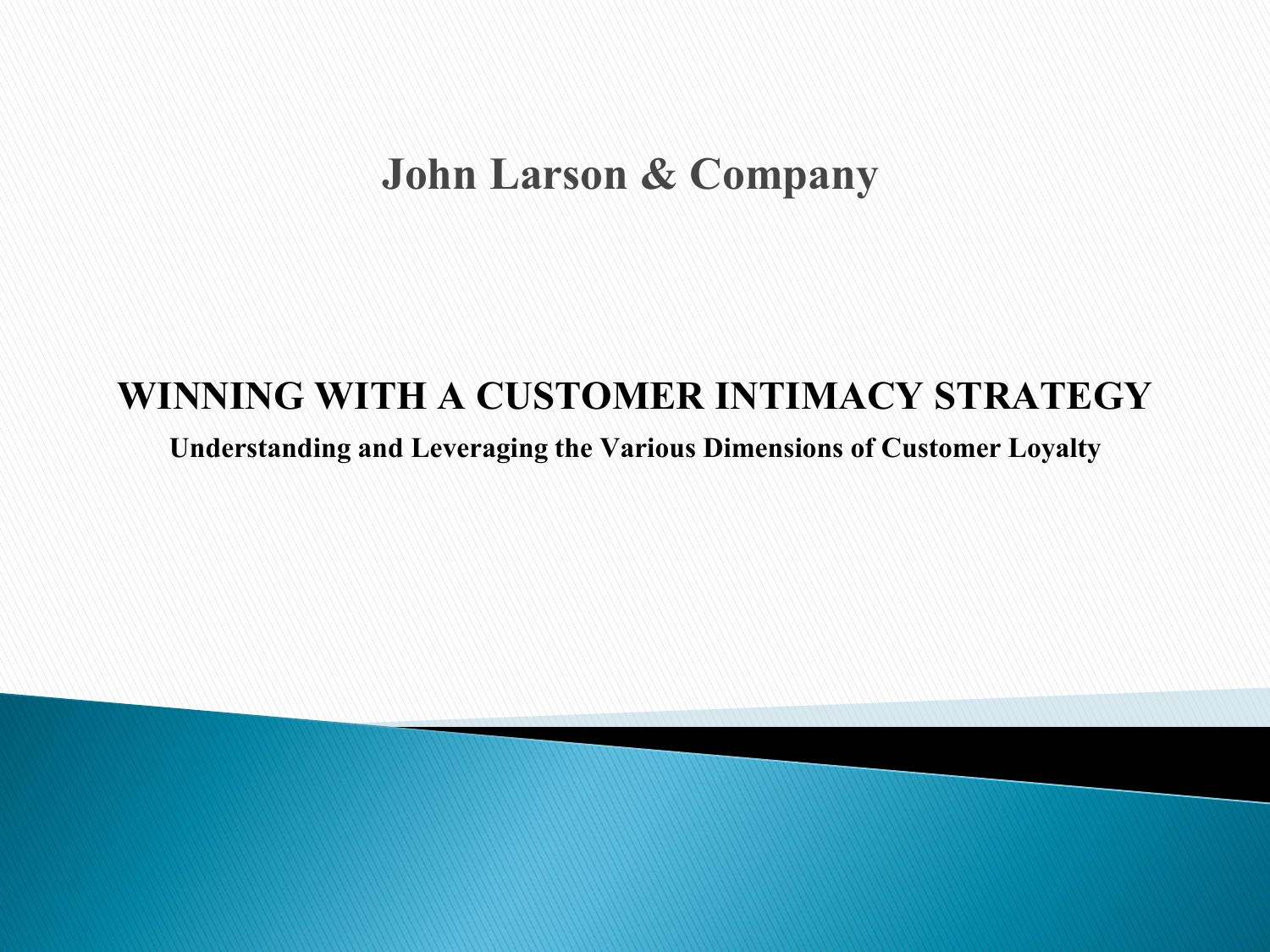The purpose of this presentation is to provide you with our view on Customer Loyalty, the field that we have worked in since 1991. In that time we have developed an exacting method for gauging Loyalty and quantifying its impact on profitability. In this presentation we will discuss:

- 1. Customer behaviors and outcomes that increase their attractiveness
- 2. The relationship of these behaviors and outcomes to the Customer's level of satisfaction
- 3. The relationship between Customer Satisfaction, Loyalty, and Customer-perceived risk
- 4. The impact of Satisfaction on Customer behavior and profitability
- 5. The implications of this relationship on the management of Customer relationships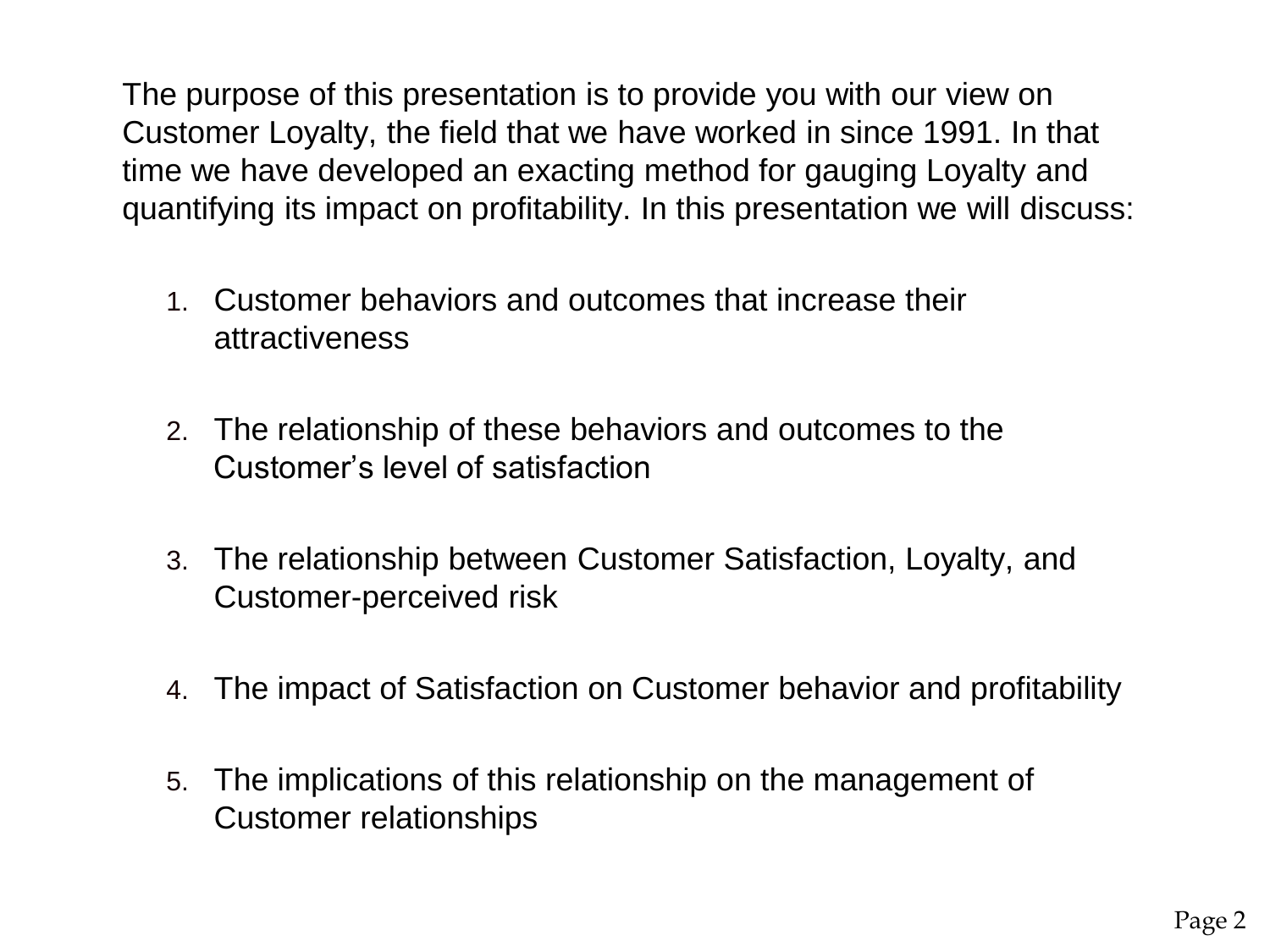#### **1. Customer Behaviors that Increase their Attractiveness**

The value of a firm can be evaluated as the Present Value of the relationships it has with its Customers, and each individual customer relationship can grow in one of five ways:

- **Extending** the duration of the relationship by increasing Retention Rates
- **Broadening** the relationship by selling more products and services to current Customers—i.e. obtaining a greater "Share of Wallet"
- **Upgrading** current Customers
	- $\triangleright$  Higher margin products
	- $\triangleright$  Price premium
- **Streamlining** the relationship—i.e., lowering the cost of serving the **Customer**
- **Leveraging** the relationship to acquire new Customers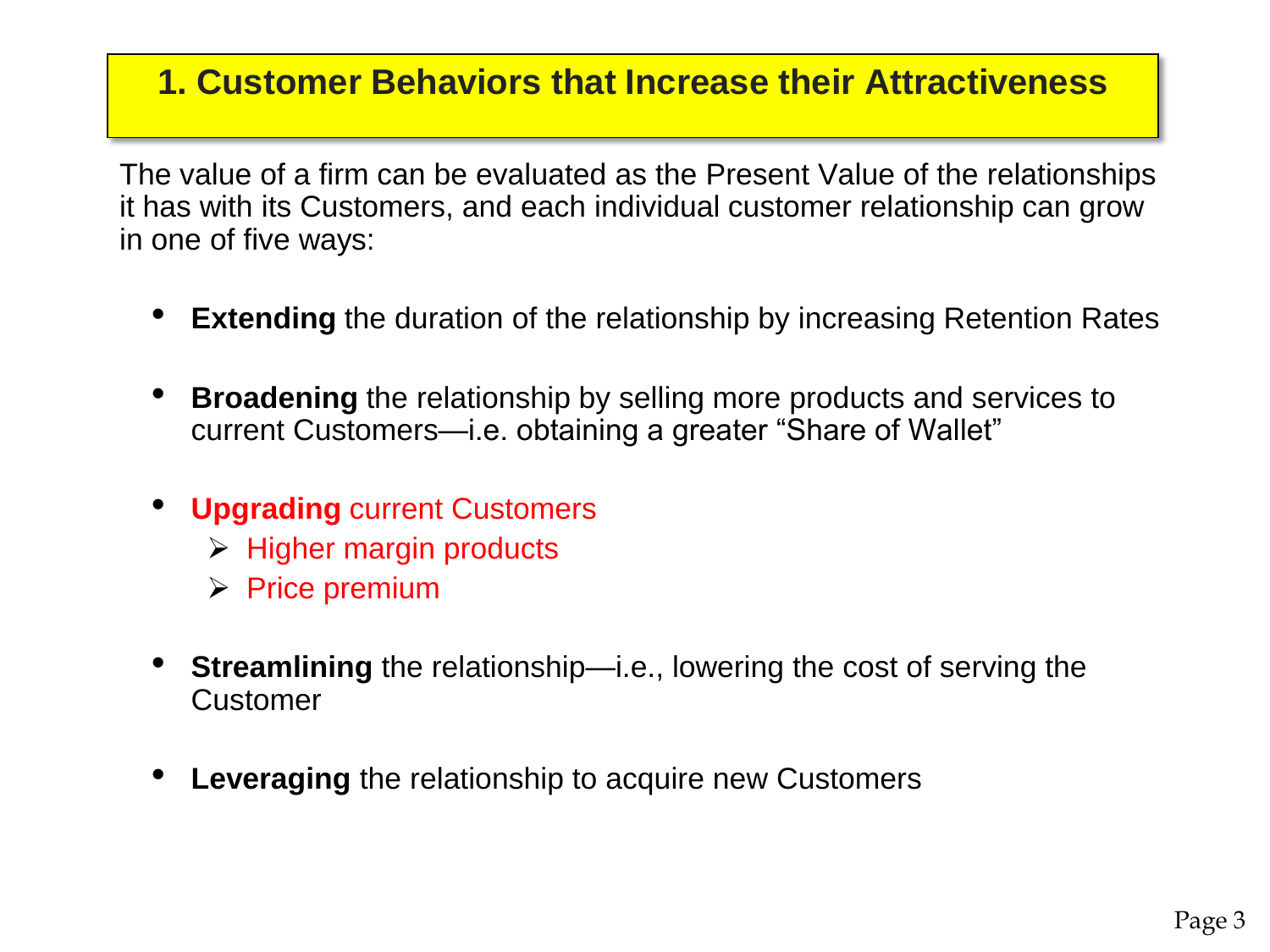#### **2. The Relationship of These Behaviors and Outcomes to the Customer's Level of Satisfaction**

Research we have conducted across a broad series of industries indicates that only Highly Satisfied Customers exhibit the behaviors and outcomes that drive profitability as measured by Repurchase Intent…

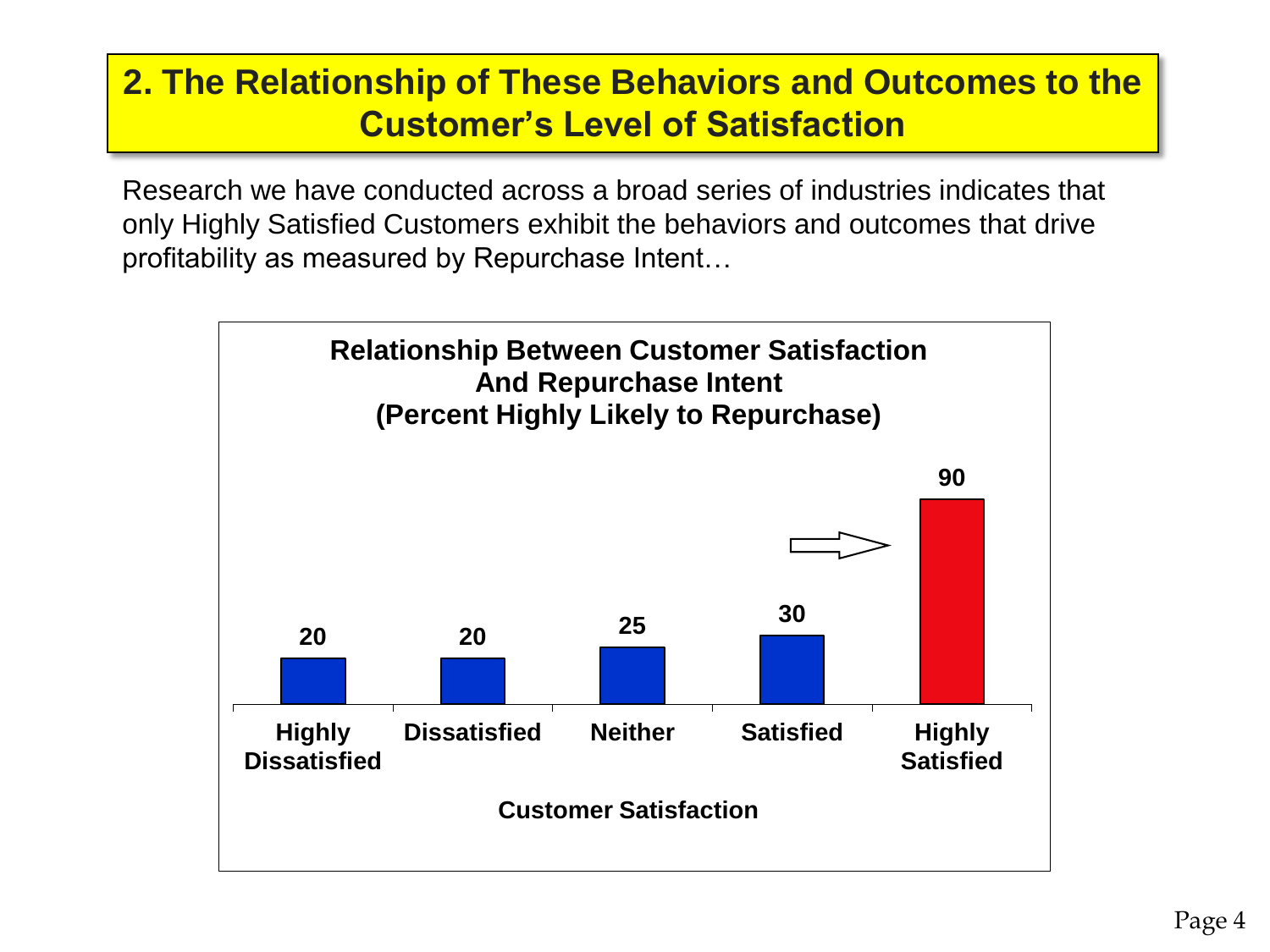… or Share of Wallet (which may be a better measure of Customer Loyalty in a business-to-business context)

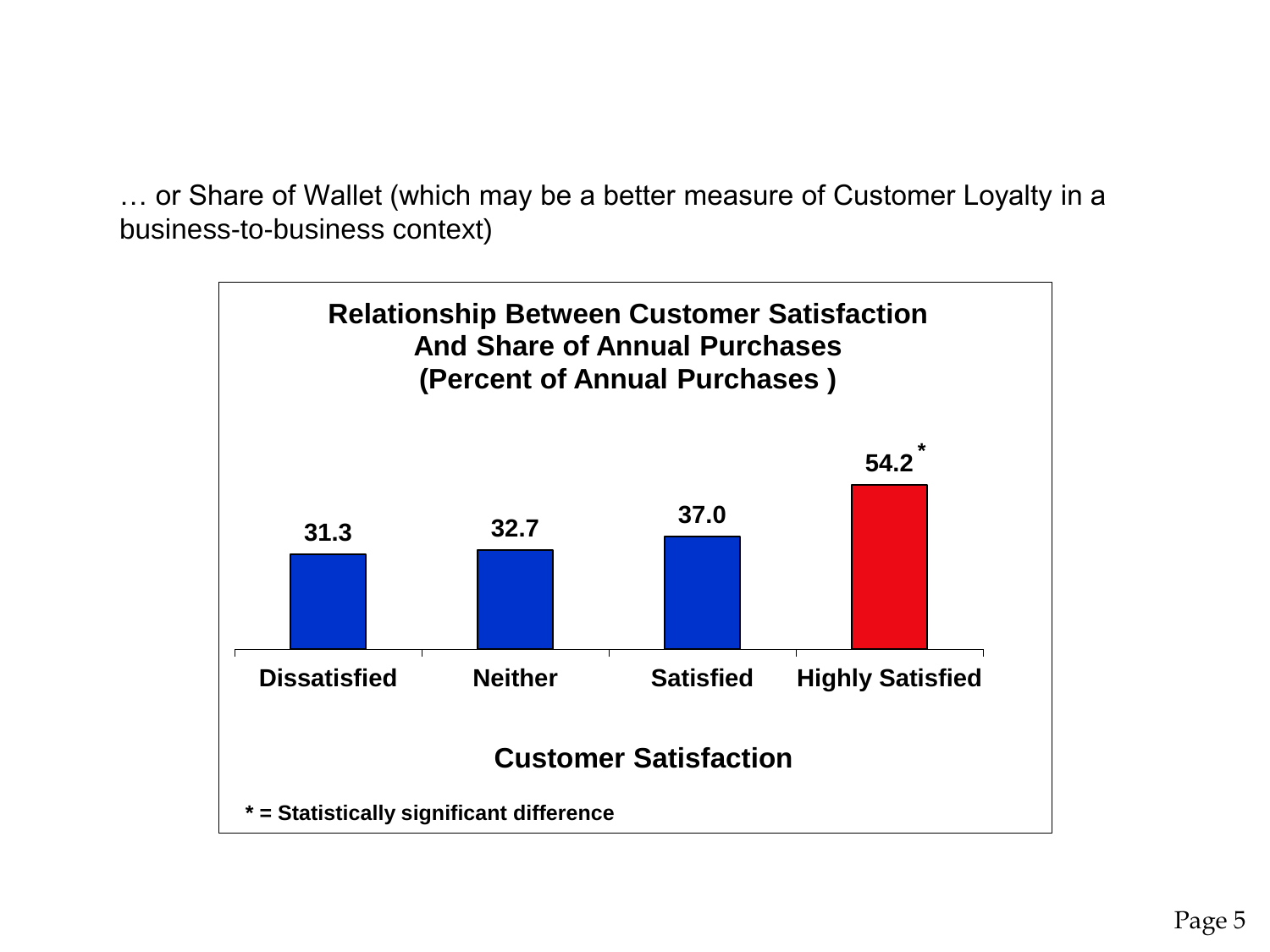They are more likely to purchase other products and services from you

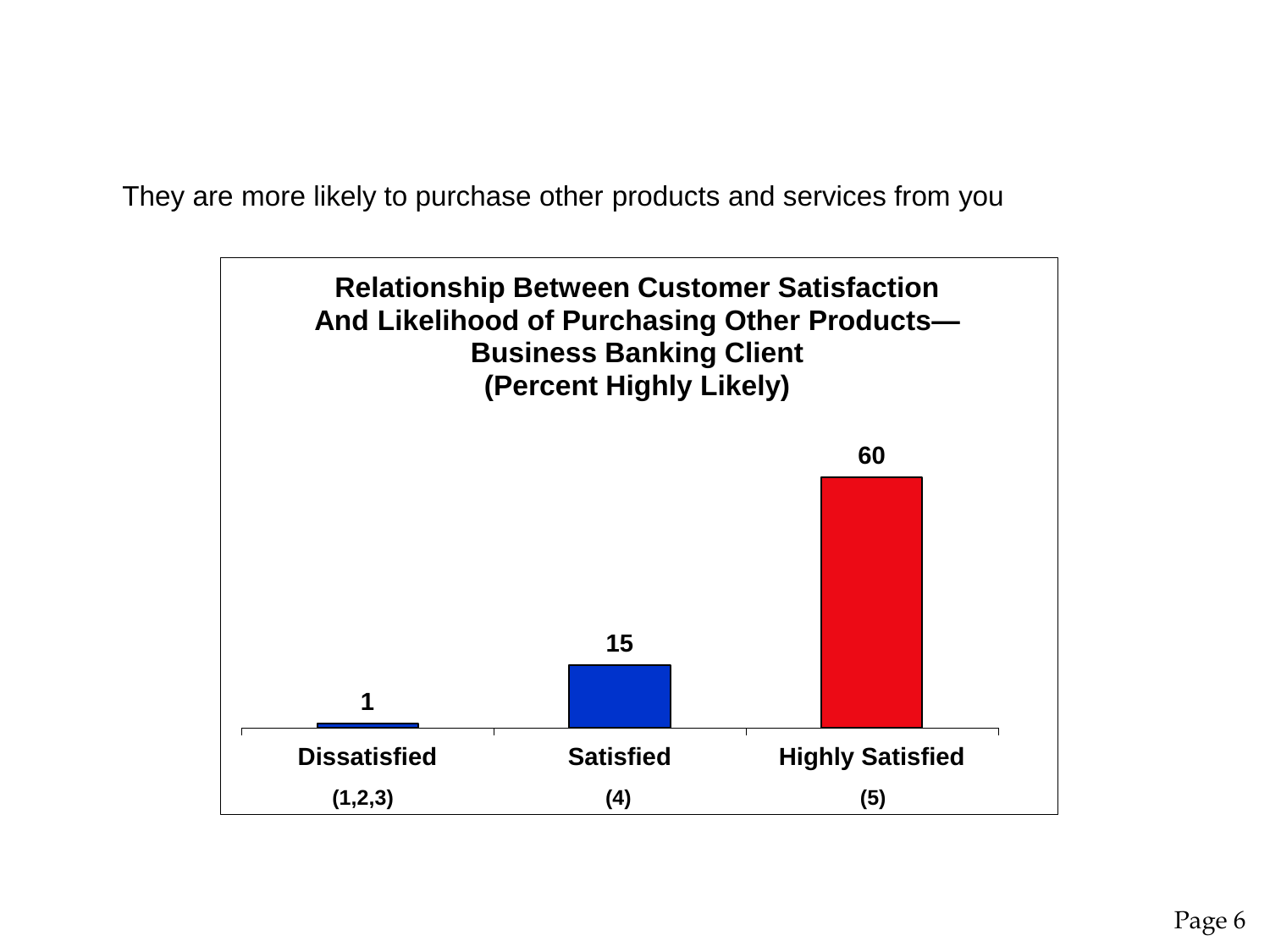Highly Satisfied Customers purchase your higher value products and services

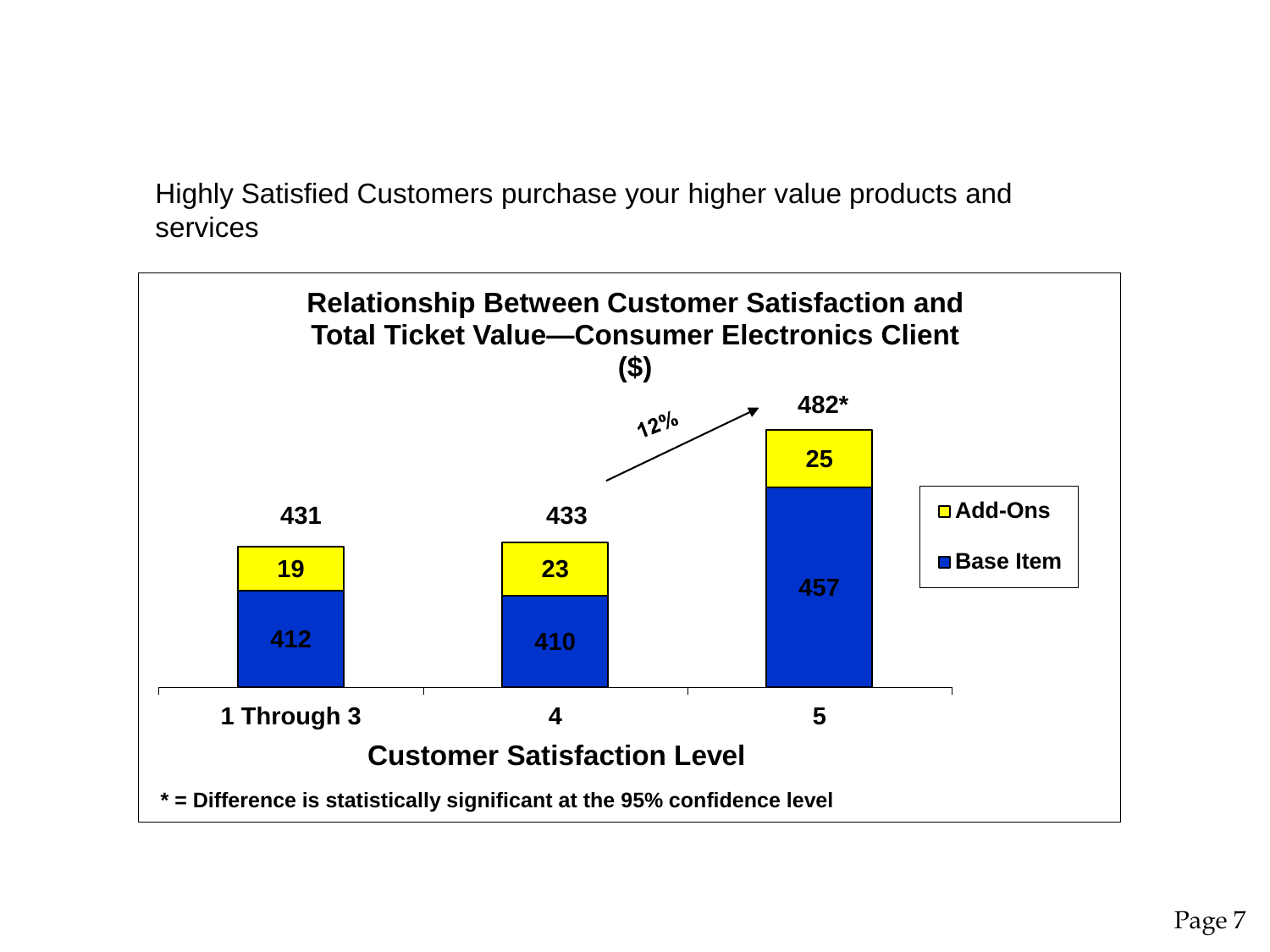They have greater perceptions of the value they receive from you which helps create pricing leverage

![](_page_7_Figure_1.jpeg)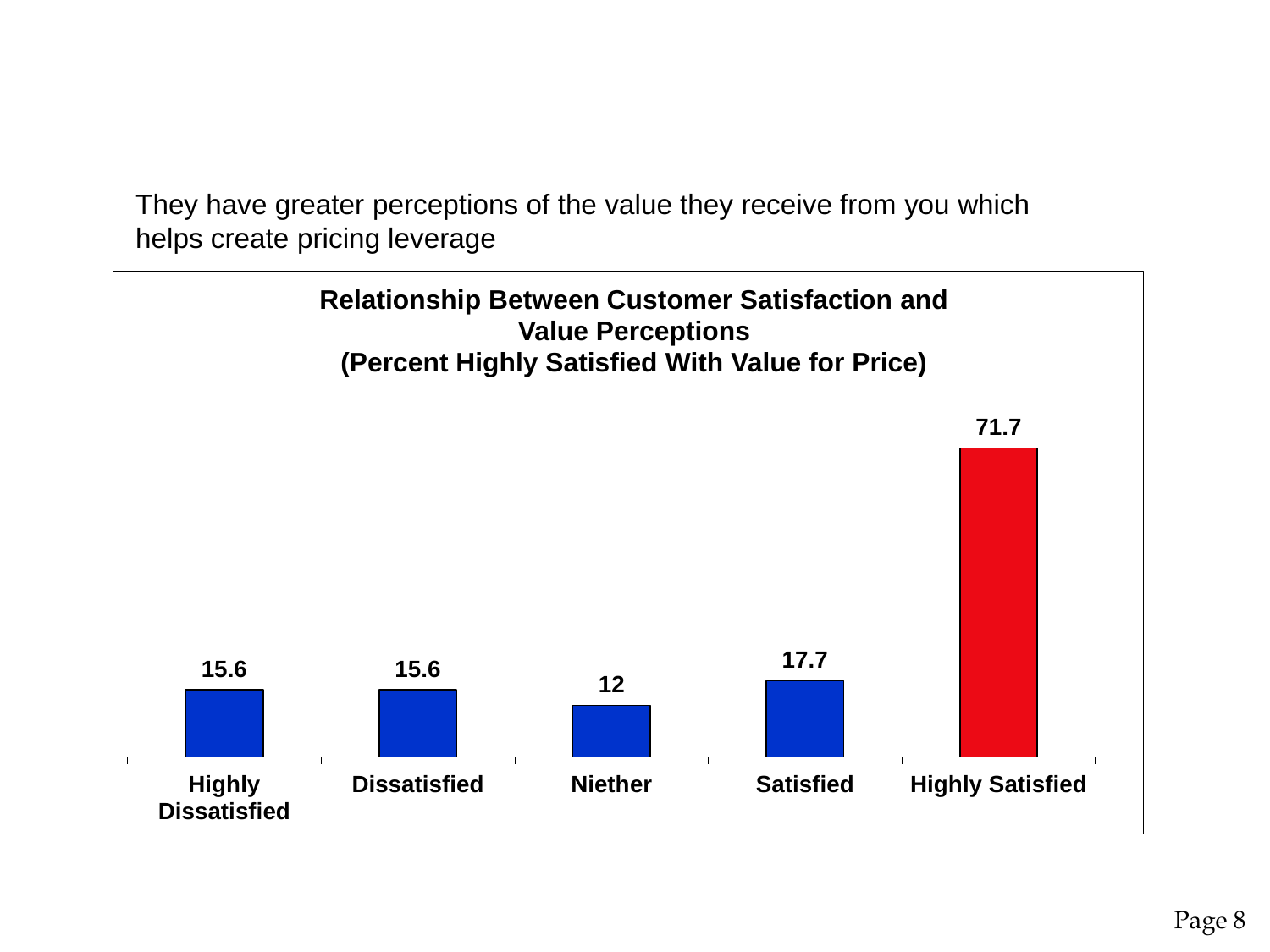They have significantly greater Recommendation Intent

![](_page_8_Figure_1.jpeg)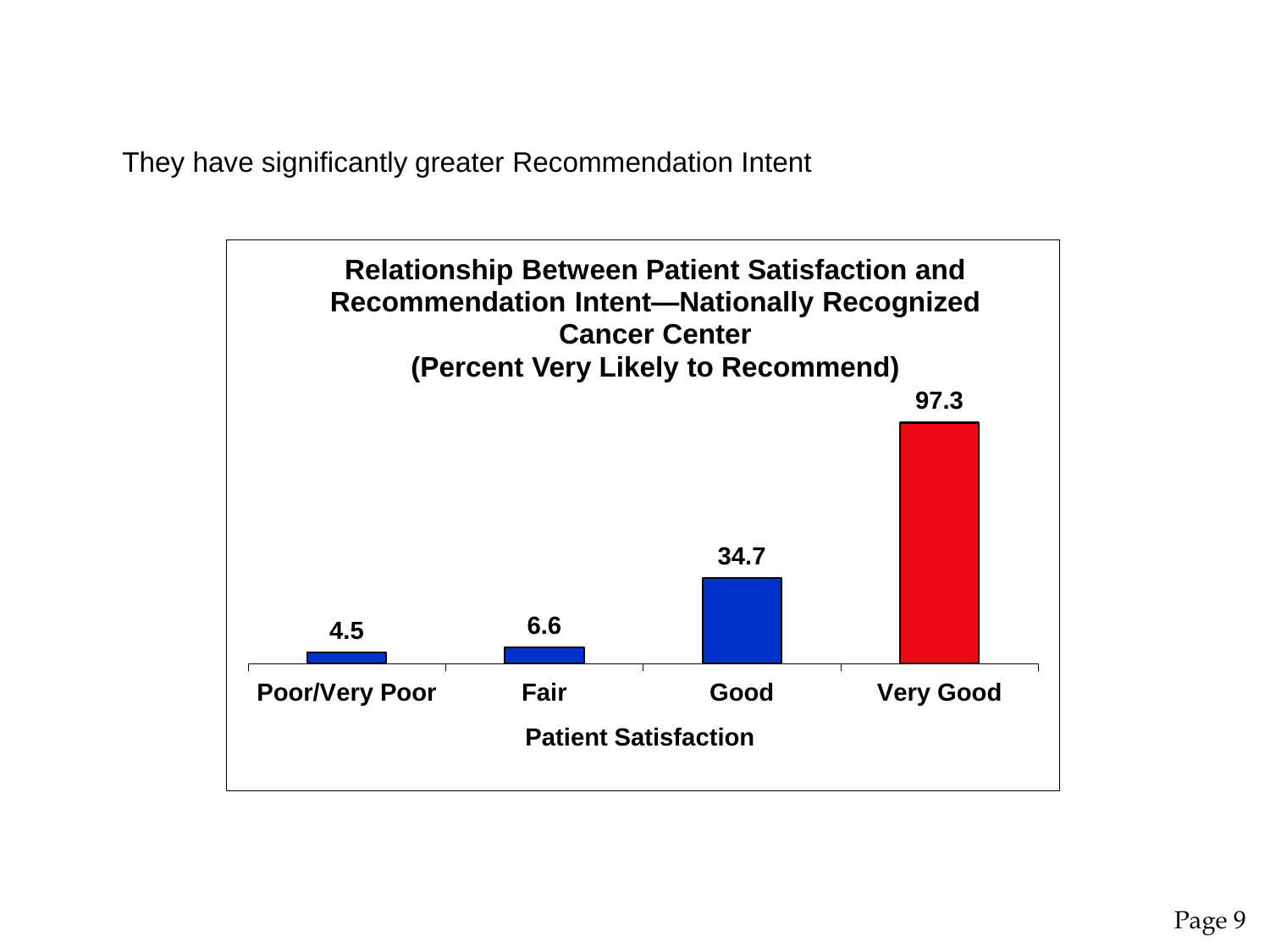Highly Satisfied Customers are actually cheaper to serve, as is illustrated in the following analysis

- In 2012 the Center For Medicare Services (CMS) created a data base with over 2,000 hospitals containing Average Costs Per Medicare Beneficiary for each hospital
- These costs were adjusted by CMS for two factors
	- Disease severity
	- Market cost-of-living differences
- CMS then computed each hospital's adjusted Average Costs Per Medicare Beneficiary relative to the National Median
- We then ranked all hospitals from highest to lowest based on Patient Satisfaction to see its impact on average Patient Costs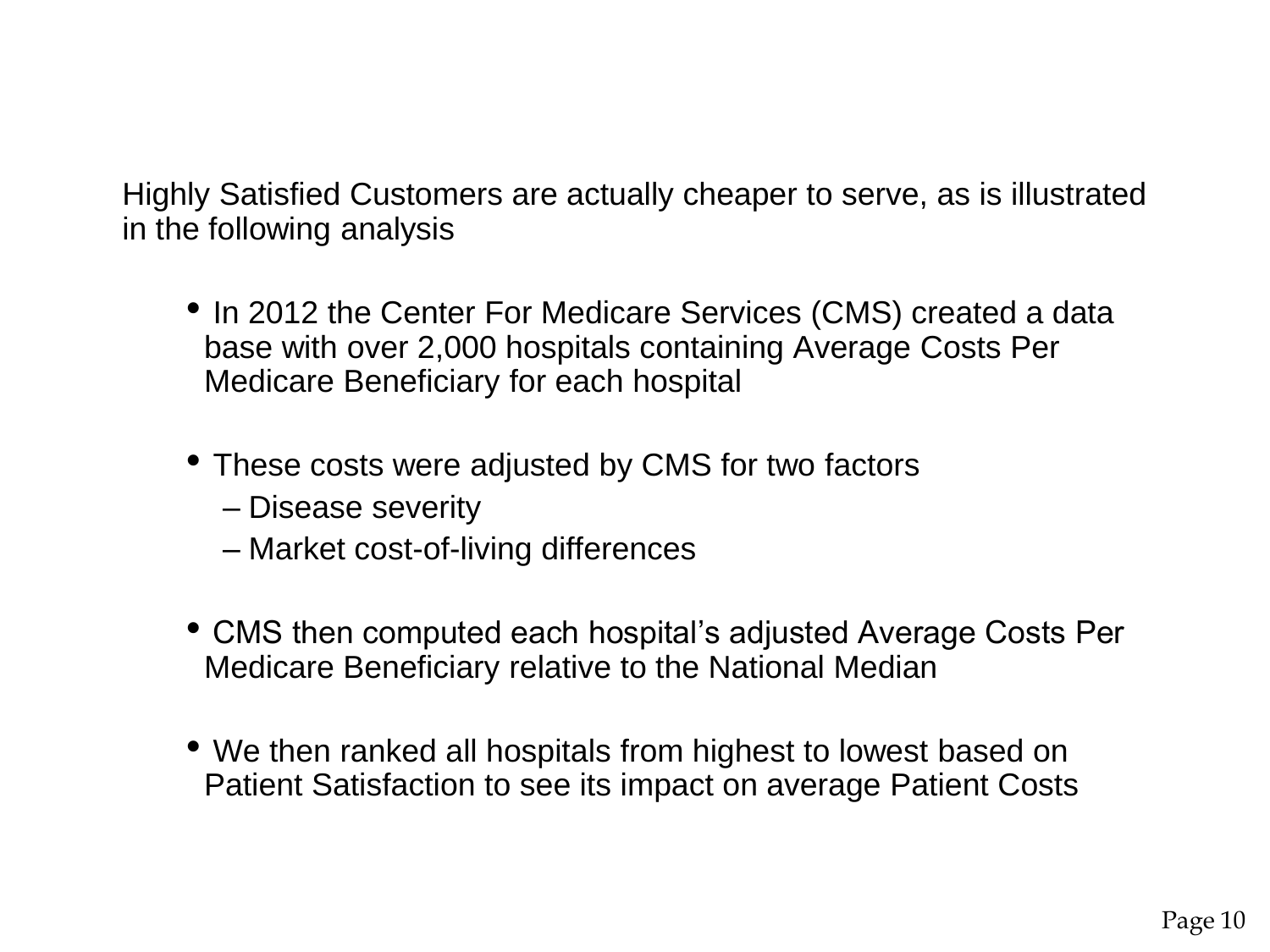We found that hospitals with the highest levels of Patient Satisfaction had Costs per Beneficiary that were nearly 5 percent BELOW the National Median

![](_page_10_Figure_1.jpeg)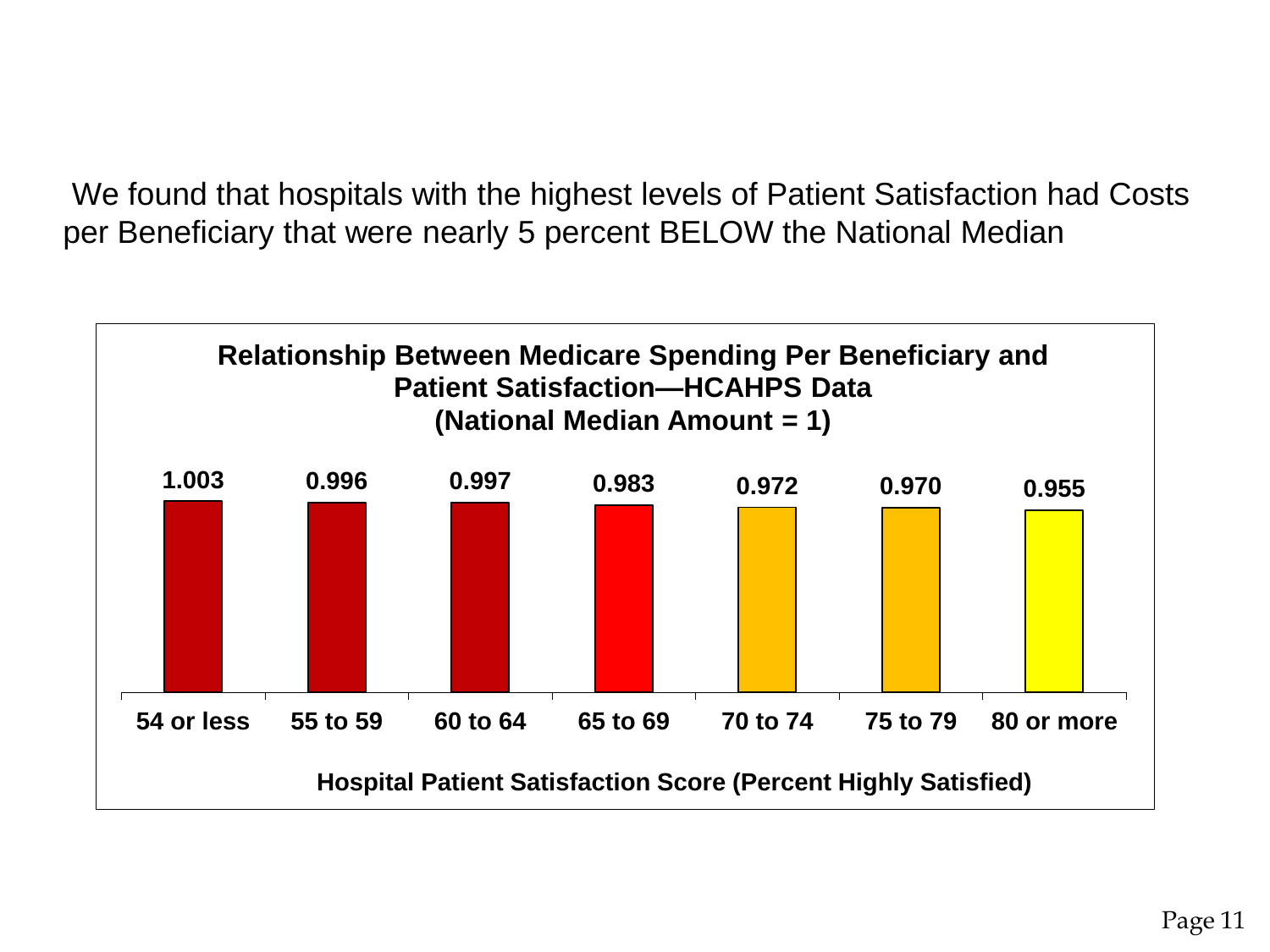As a result of these behaviors, your Highly Satisfied Customers are significantly more profitable than the remainder of your Customer base

![](_page_11_Figure_1.jpeg)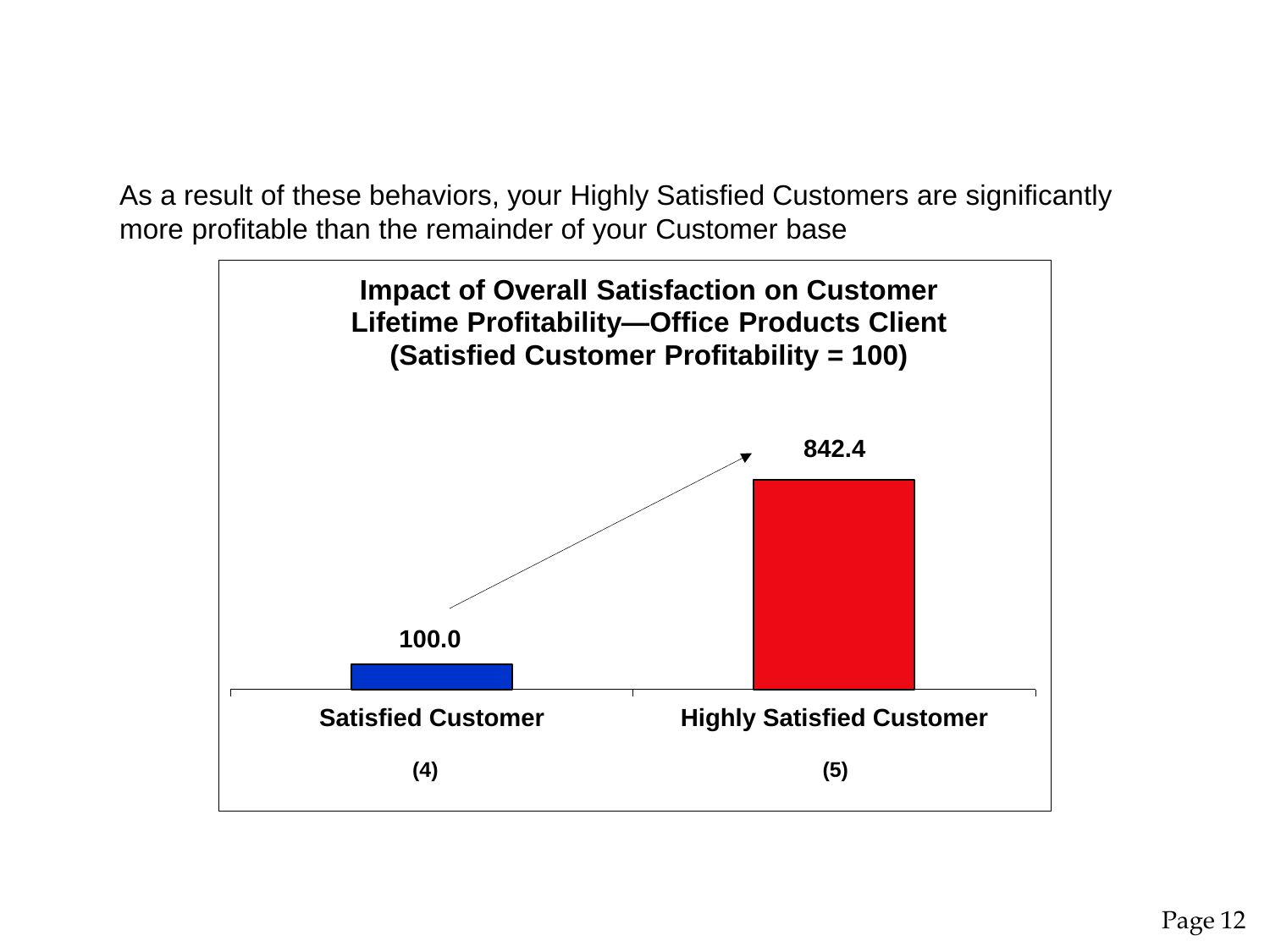### **3. The relationship between Customer Satisfaction, Loyalty, and Customer-perceived risk**

These various behaviors of Highly Satisfied Customers that we have just described are very rational responses to reduced risk

- •"5's" are totally confident that they will have a great experience and in those rare cases when they do not, they have absolutely no doubt that management will take whatever steps are necessary to immediately make things great
- •"4's" speak about "inconsistency"—sometimes they have a very good experience, other times they do not ("You never know what you are going to get")

### **Customers Will Reward You For Reducing Their Risk Customers Will Reward You For Reducing Their Risk**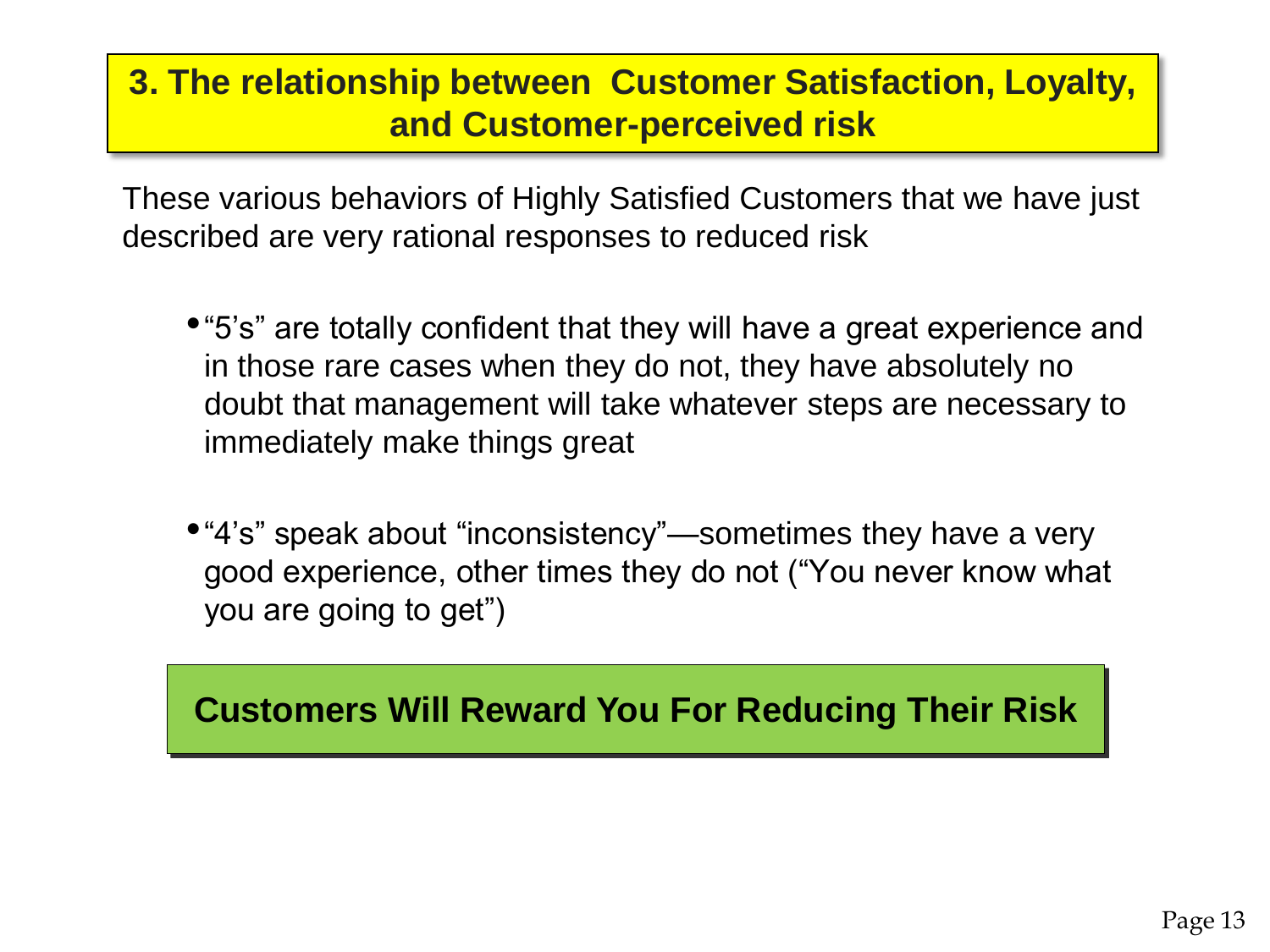To understand how reducing risk can increase customer spending consider the results of the following analysis we did for an internet retailing client

- •We created a database of approximately 1,000 respondents who placed an order with our client in January 2008
- •We divided these respondents into three groups
	- Those that reported no problem with their purchase
	- Those who had a problem that was NOT resolved to their Satisfaction when they first reported it to the client
	- Those who had a problem that was resolved to their Satisfaction when they first reported it to the client
- •For each group of customers we computed their subsequent purchases from our client over the following three months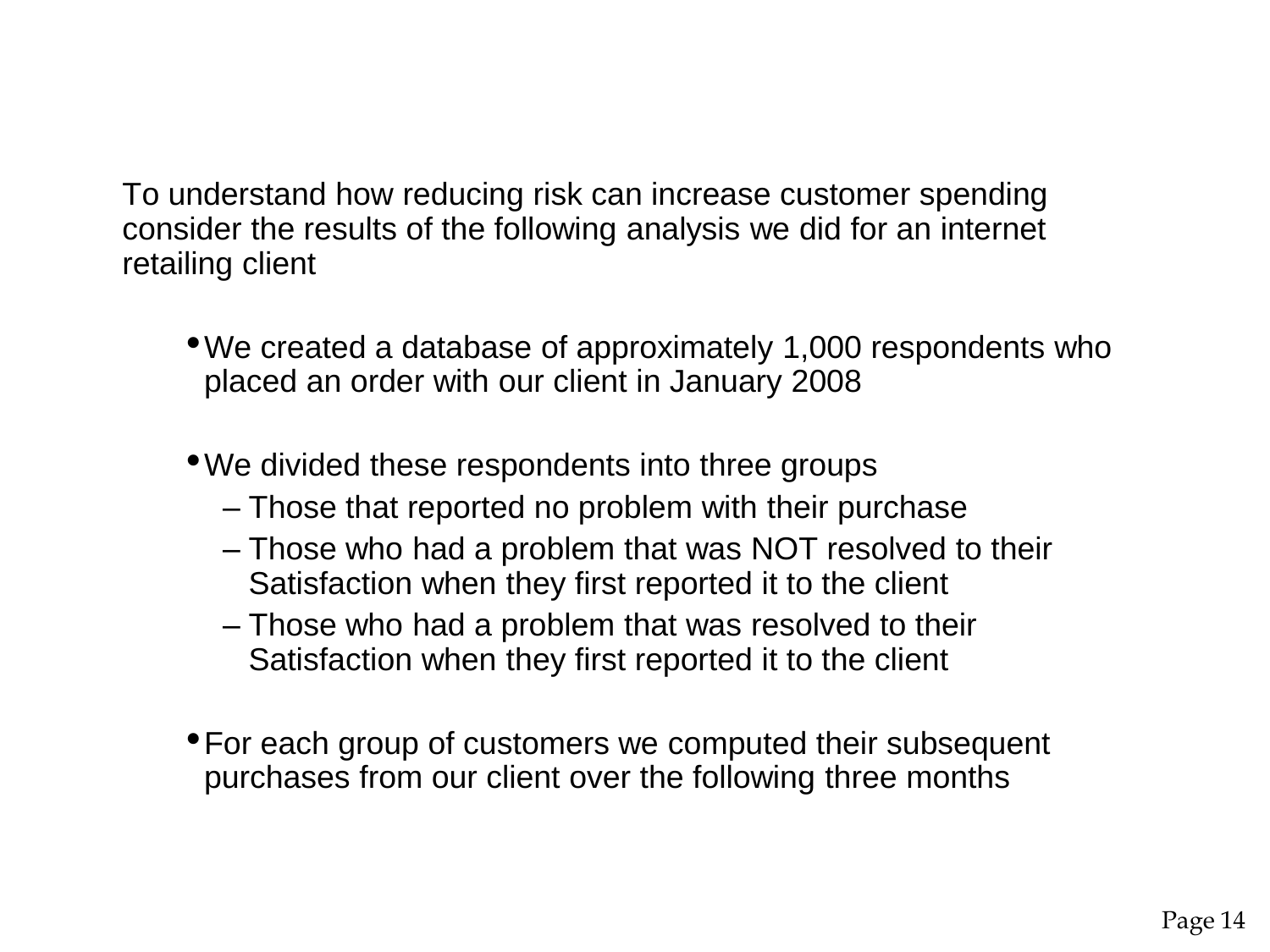Customers who had a problem resolved to their satisfaction on their first call actually spent more over the subsequent three months than those that did not have a problem at all, while those whose issues were not properly handled significantly reduced their expenditures

![](_page_14_Figure_1.jpeg)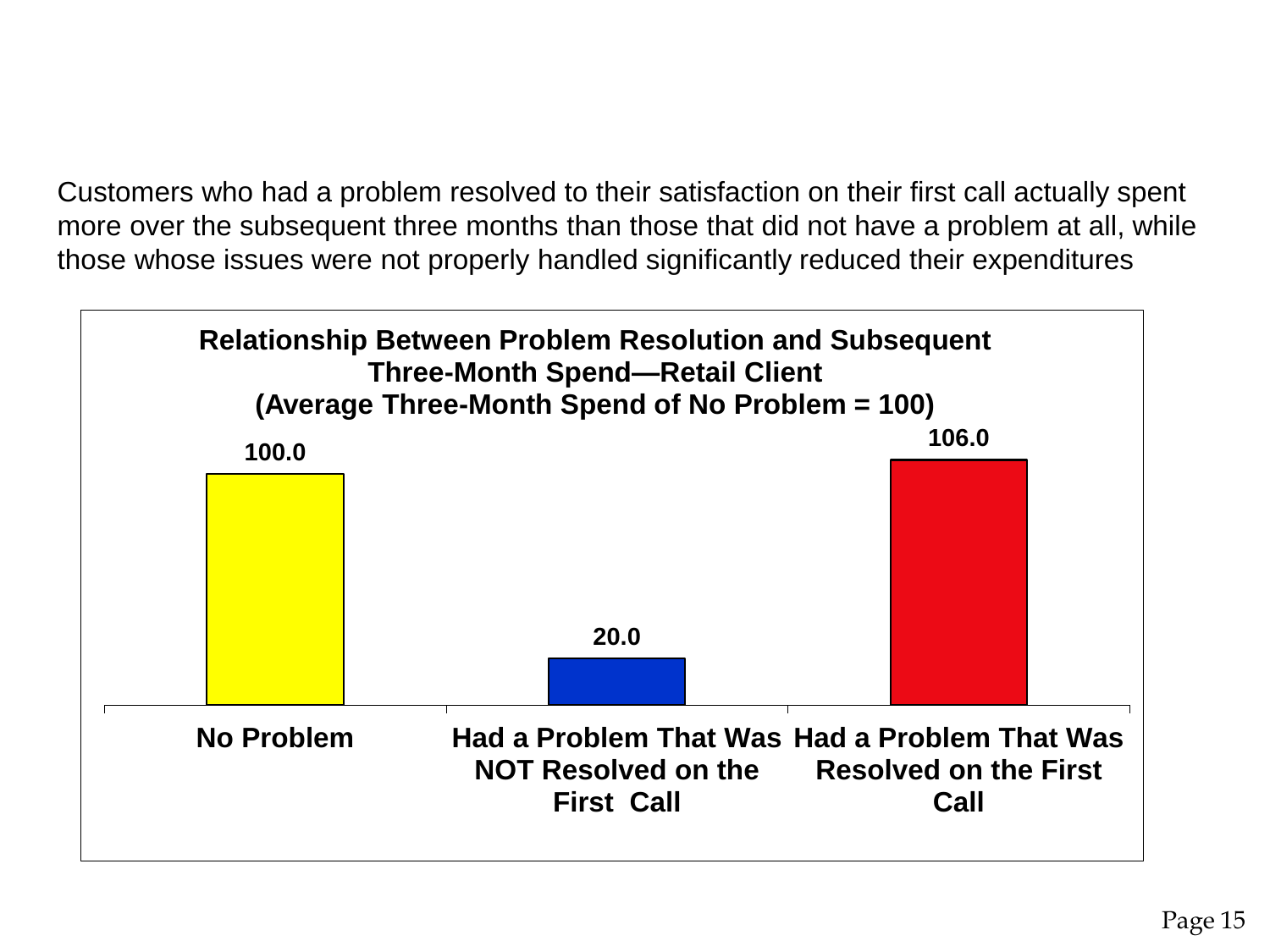### **4. The impact of changes in Satisfaction on Customer behavior and profitability**

In research appearing in March 1999 in *Harvard Business Review* we reported the results of an experiment designed to measure the impact of changes in Customer Satisfaction on actual Customer Behavior

- 1. We conducted a survey of 1,500 PNC Bank Customers in 1996
- 2. For each we obtained
	- a. Their level of Satisfaction with PNC Bank (from the survey)
	- b. Their total balances with PNC Bank at the time of the survey (from PNC Bank)
- 3. We re-interviewed these people 18 months later, obtaining both their level of Satisfaction (from the survey) and current PNC Bank Balances (from PNC Bank)
- 4. We then examined the relationship between changes in Customer Satisfaction and changes in their bank balances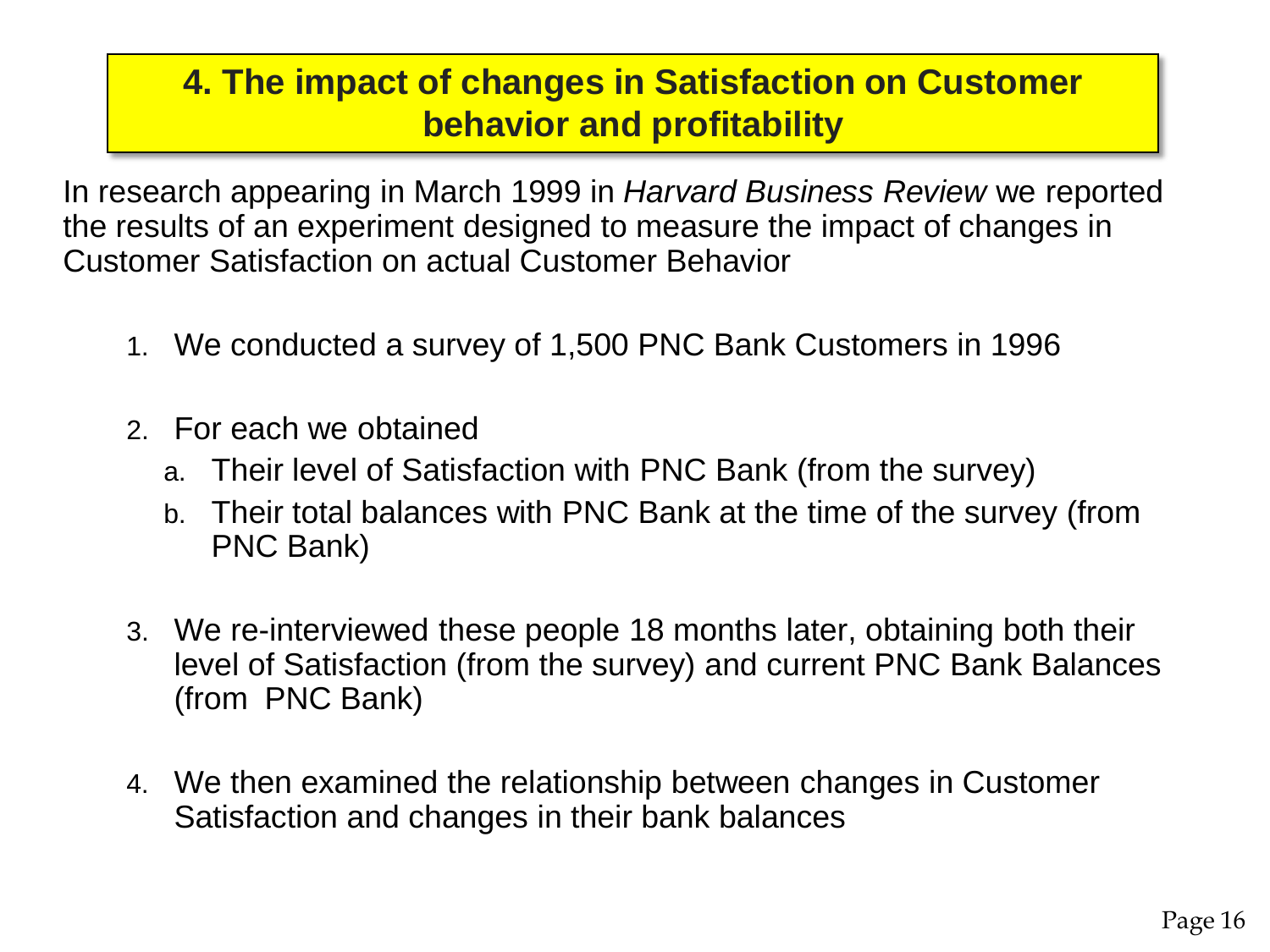The research clearly demonstrated that Customers will modify their purchase behavior, either positively or negatively, in response to changes in their level of Satisfaction

![](_page_16_Figure_1.jpeg)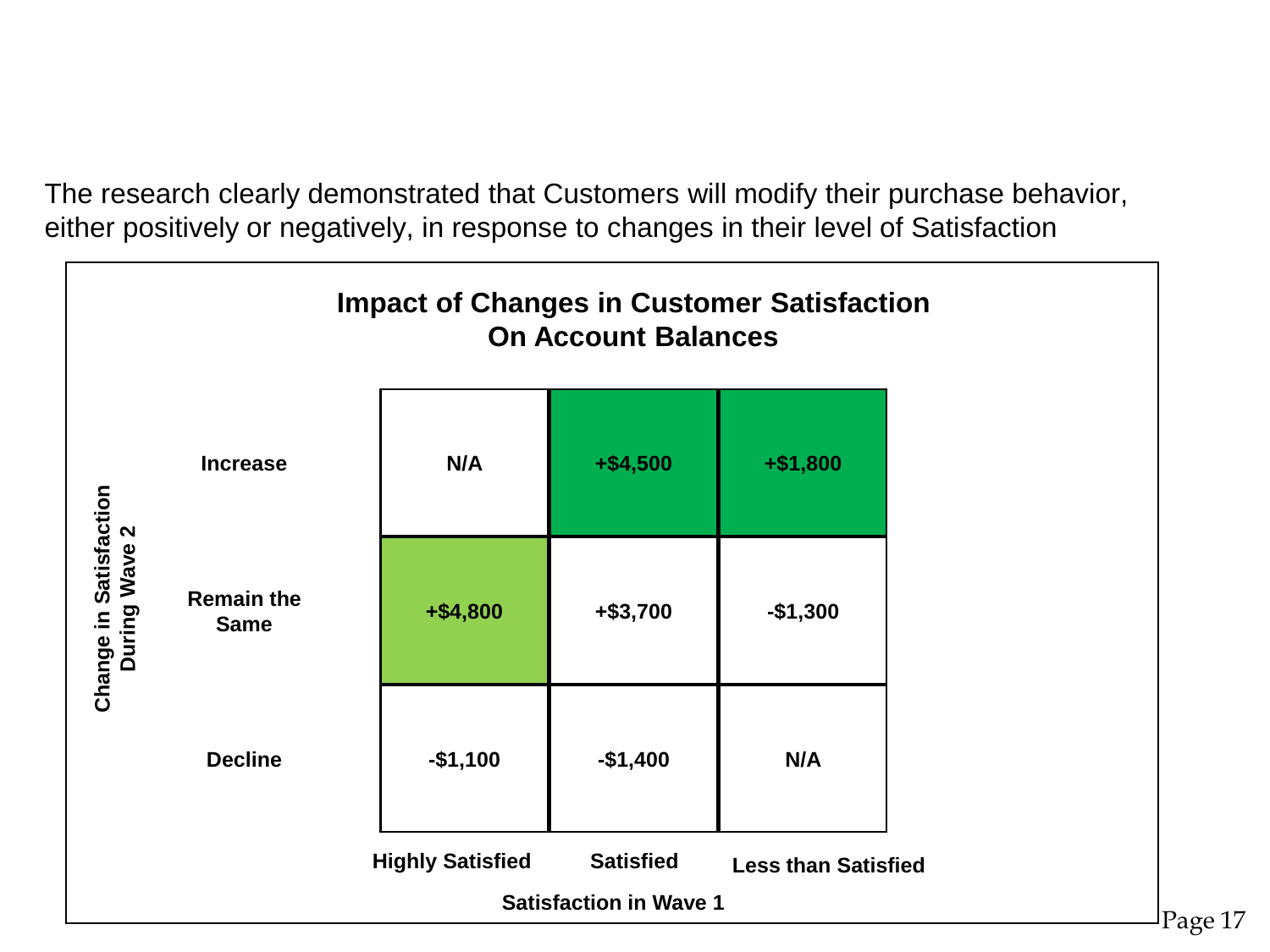#### **5. The implications of this relationship on managing Customer relationships**

This approach has three critical implications for how you manage your Customer relationships

- •You must focus your efforts on those Customers that you have the greatest likelihood of making Highly Satisfied
- •You must recognize that a superb product is a necessary, but not sufficient condition for creating a Highly Satisfied Customer
- •You must understand the importance of your Employees in developing strong relationships with Customers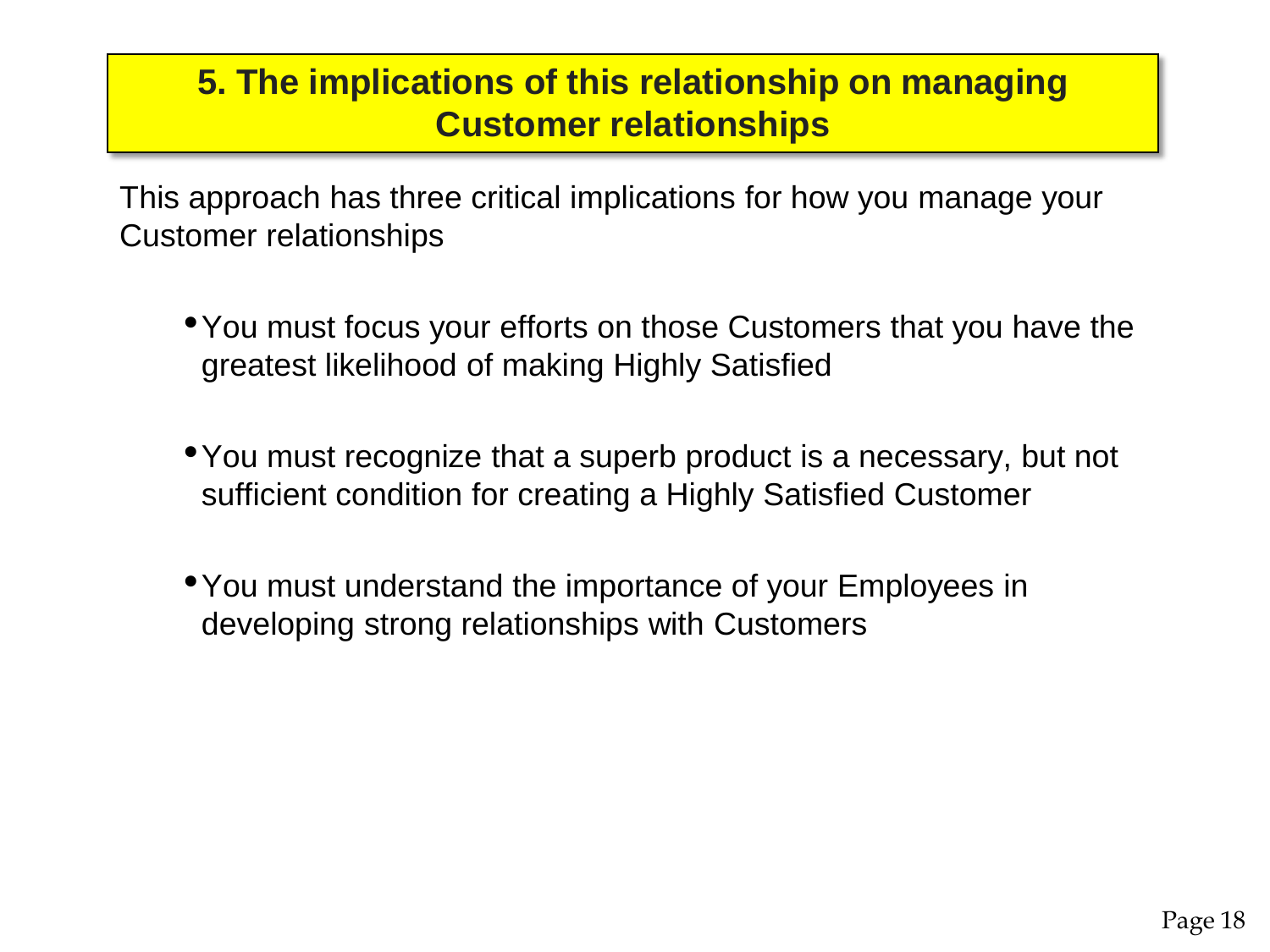### **Focus Required**

Successful companies focus their efforts on shifting "4's" to "5's"

![](_page_18_Figure_2.jpeg)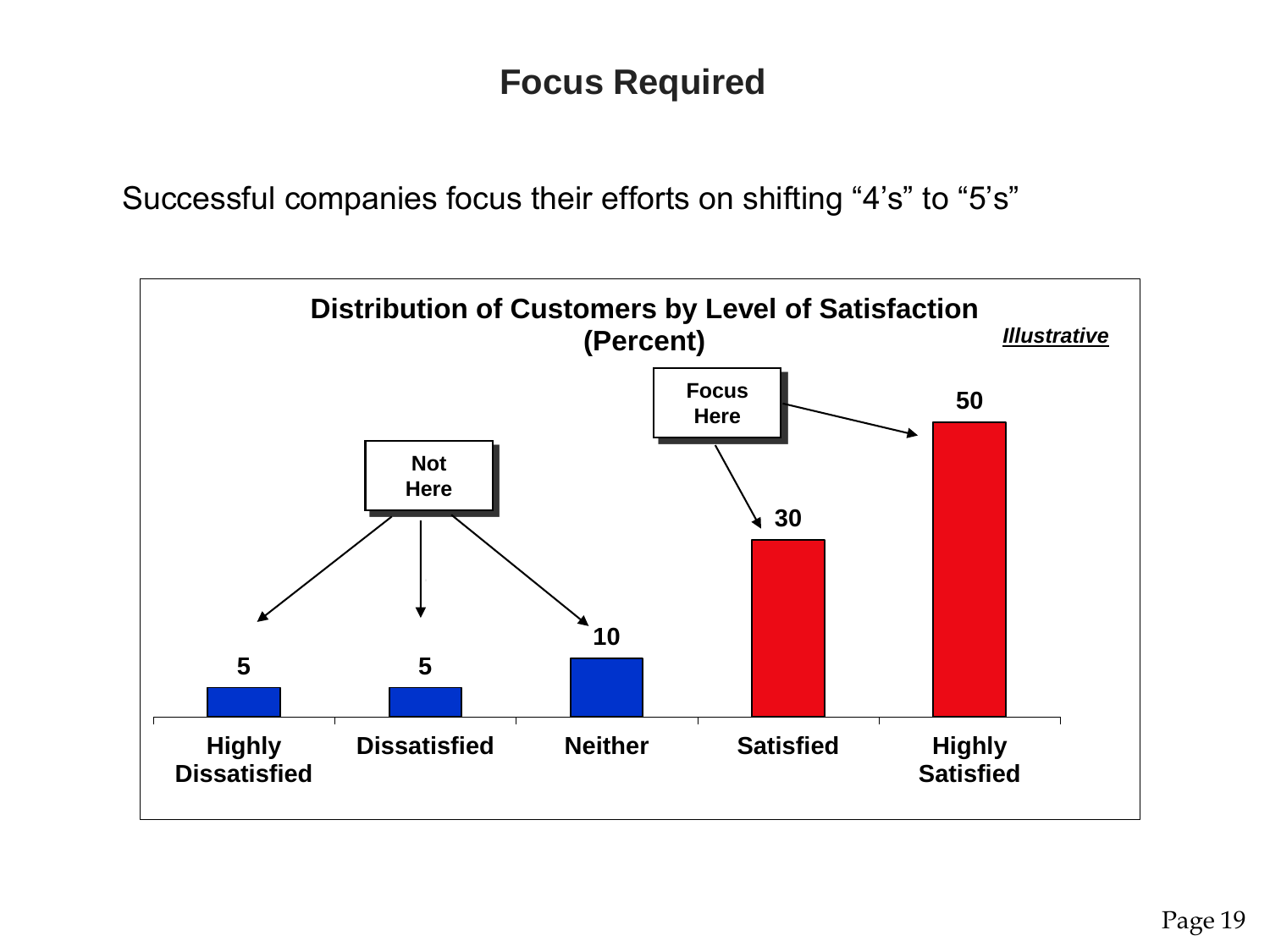We have found that organizations win the Customer Satisfaction game by maximizing the number of Customers who **love** them, not by minimizing the number who **dislike** them

![](_page_19_Figure_1.jpeg)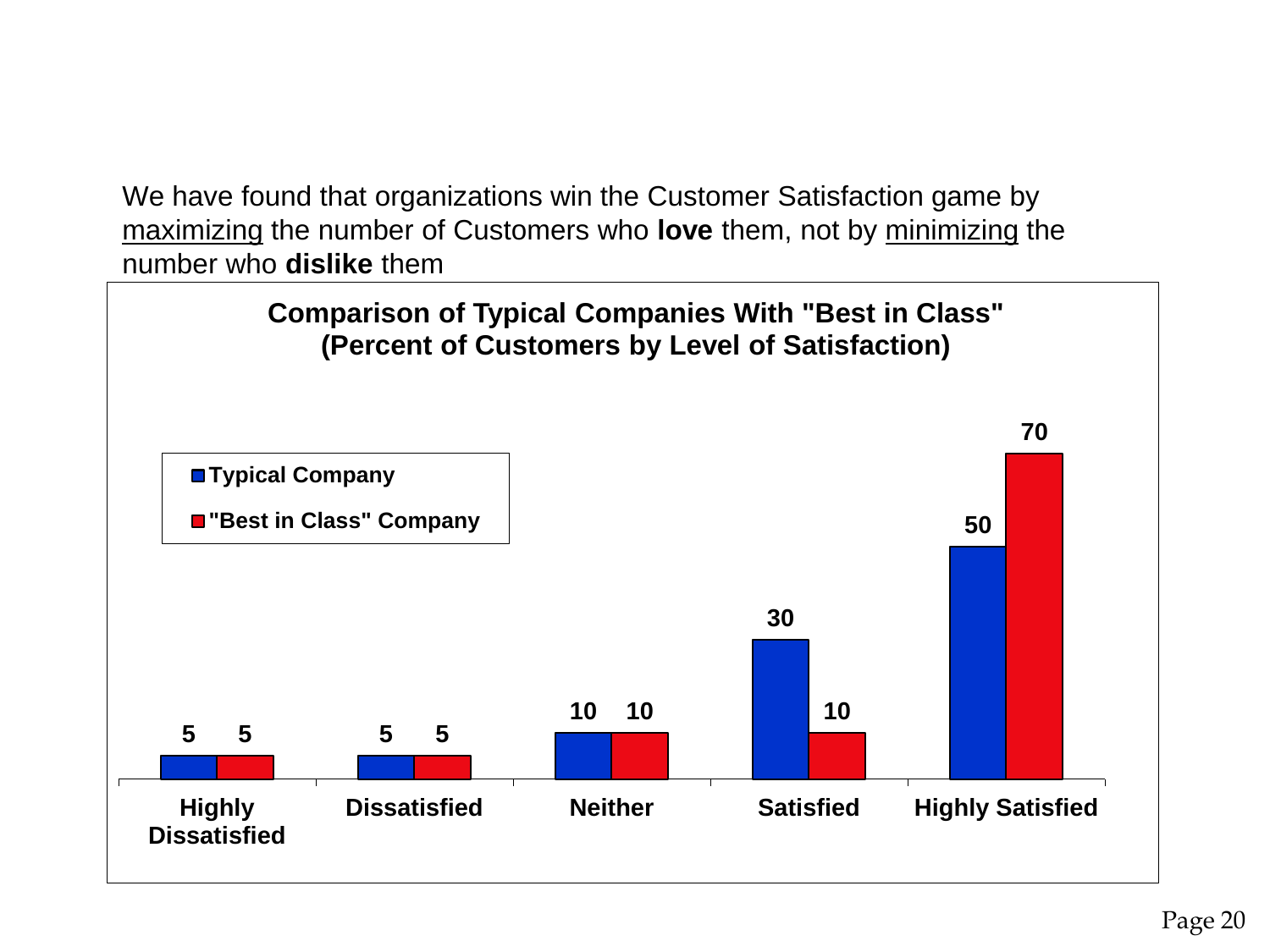Focusing on converting "4's" into "5's" makes sense for a number of key reasons

- Only Highly Satisfied Customers exhibit the key Loyalty behaviors you wish to promote—shifting a "2" to a "3" will increase your average Customer Satisfaction score, but will have little, if any, impact on that Customer's Loyalty toward you
- Customers who are currently "4's" are the easiest to move to Highly Satisfied
- "4's" typically constitute the largest portion of your current Customer base (other than those who are already Highly Satisfied)
- Shifting "4's" to "5's" has an added benefit—it prevents current "5's" from retrogressing to "4"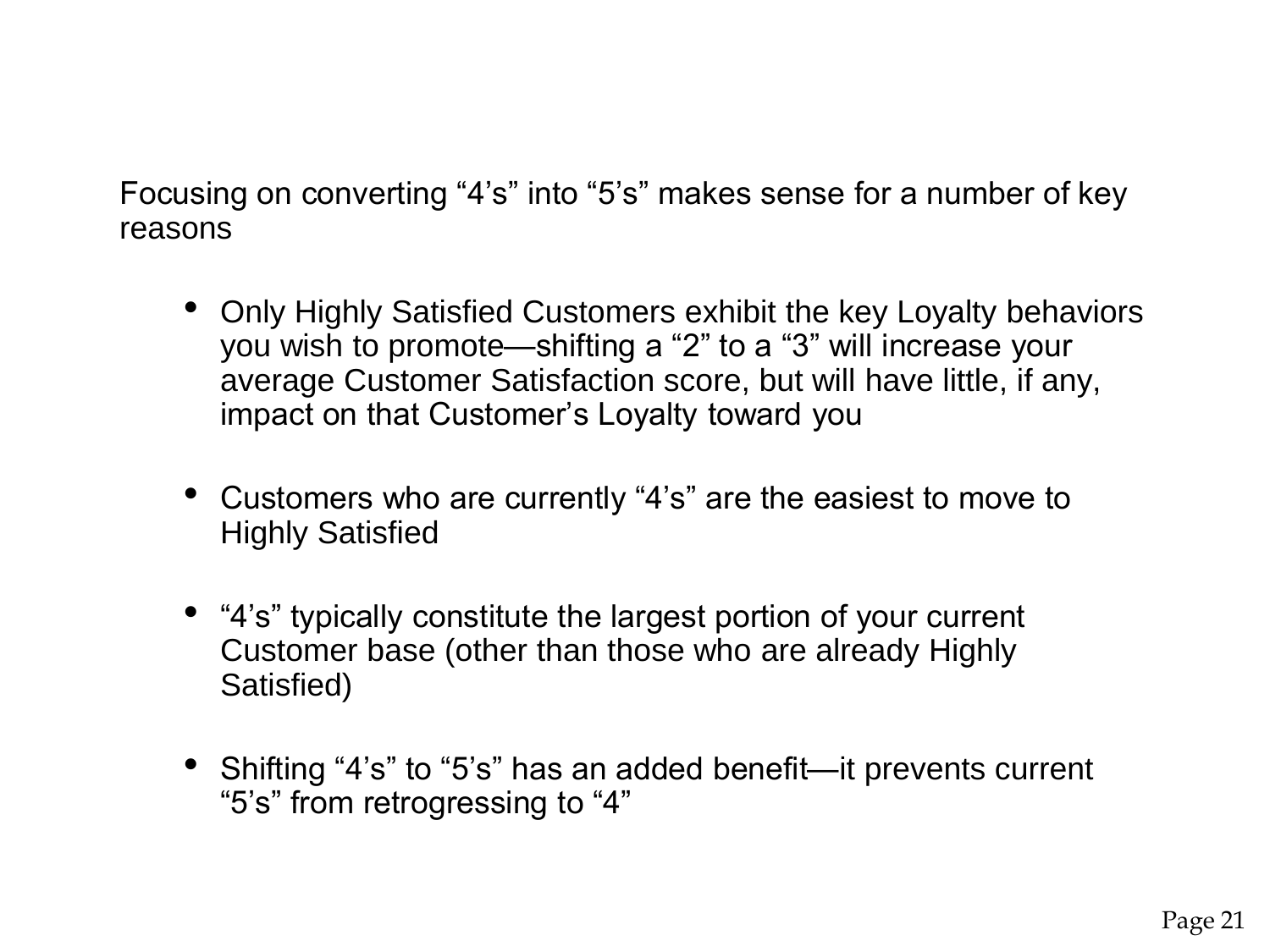Your "4's" and "5's" have a very different set of needs than the remainder of your Customer base

![](_page_21_Figure_1.jpeg)

**Key Drivers of Customer Satisfaction**

**Overall Satisfaction**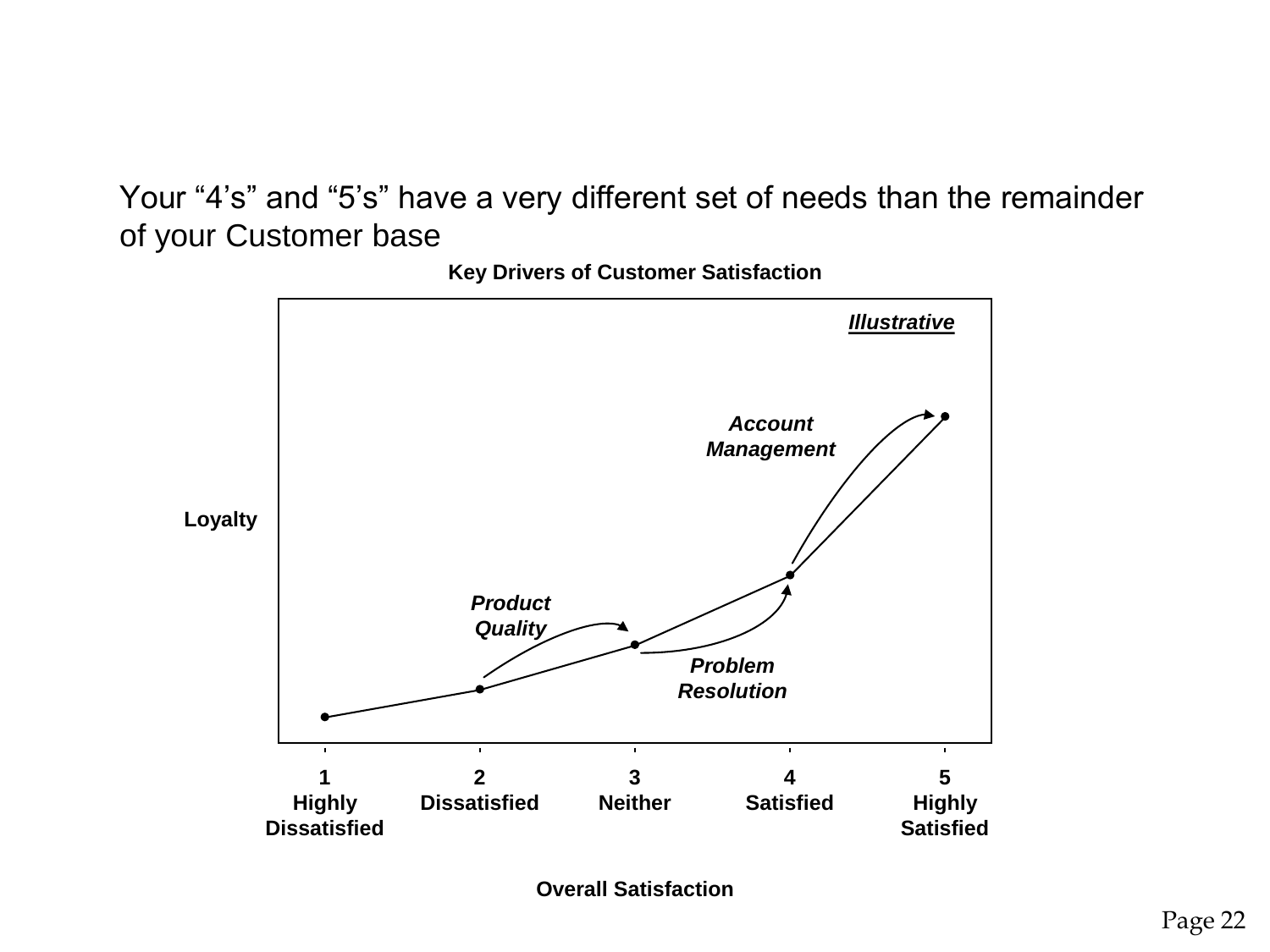Therefore, if you want to maximize "5's" you must focus your efforts

**You Will Never Maximize "5's" By Trying To Be "All Things To All People"**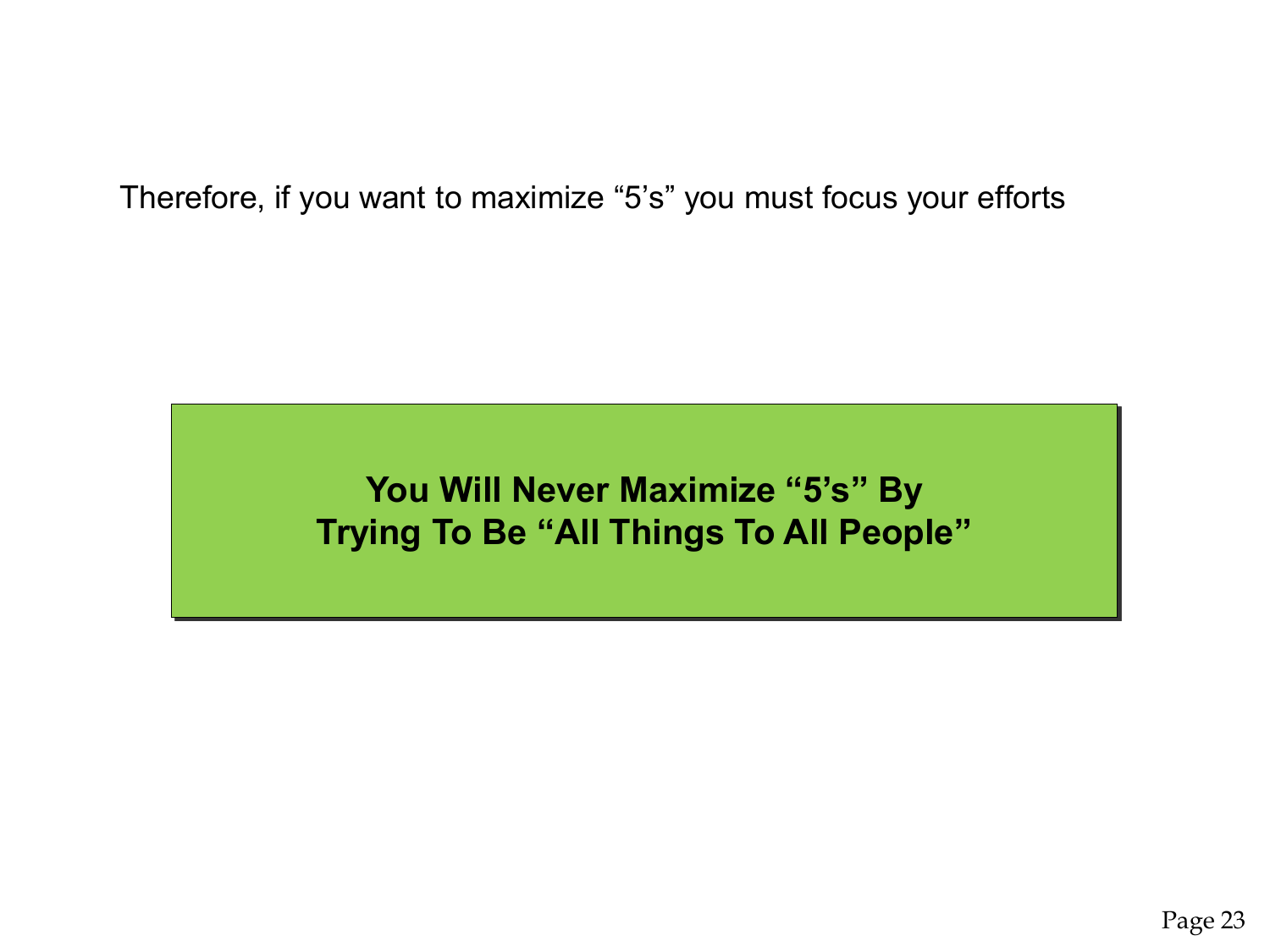It takes courage to focus on "4's" to "5's" at the expense of your less satisfied Customers, but that is what differentiates the winners from the losers in the Loyalty arena. **Nordstrom** knows their target market does not include those customers who stuff the complaint box with requests for more affordable clothing. **Walmart** can safely ignore potential customers looking to buy Armani. You cater to dissatisfied customers at the risk of alienating your loyal base.

Remember: You will never have a clearly defined strategy or game plan for success until you understand to whom you must say "No!"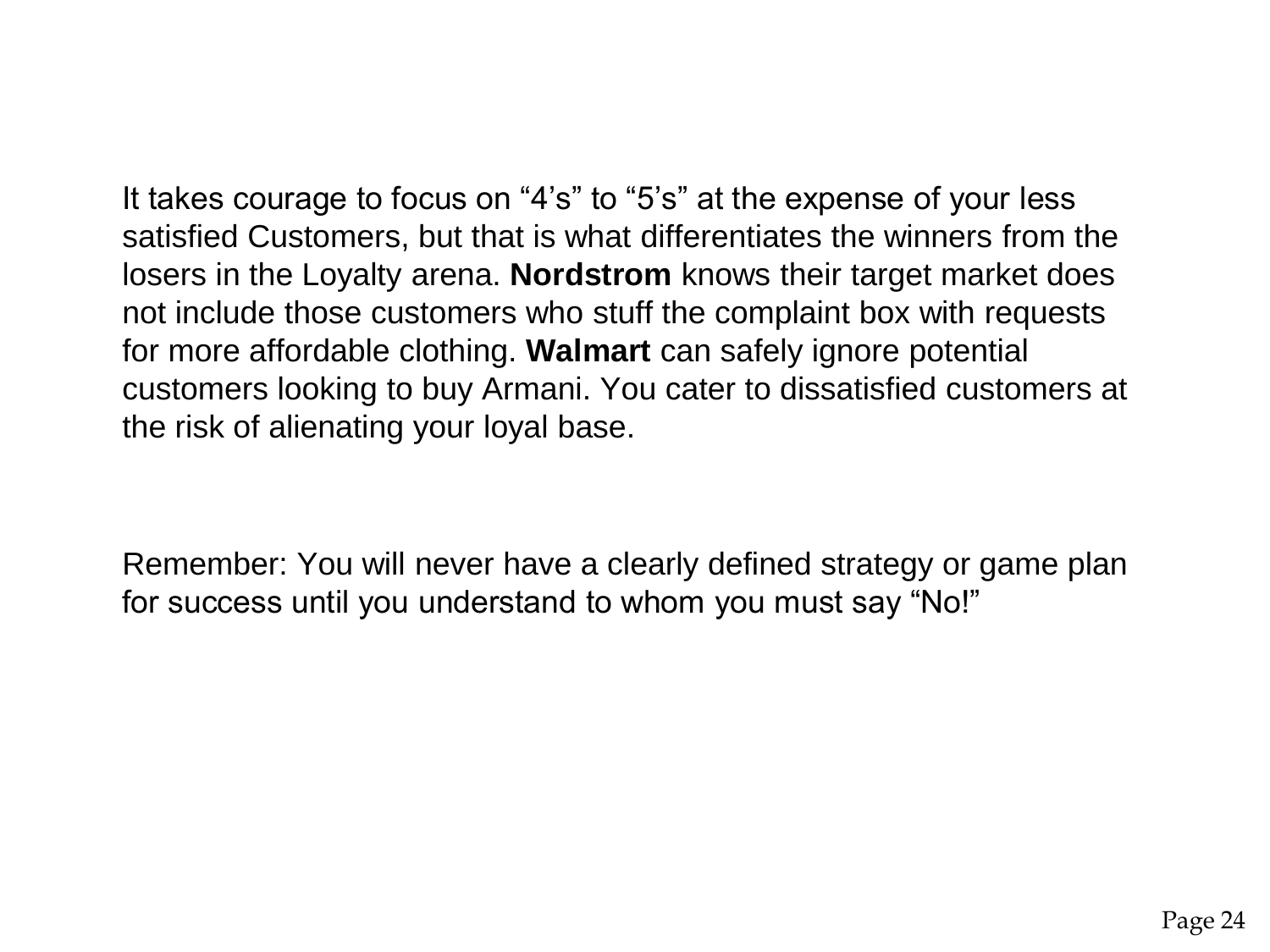In spite of this, our experience indicates that most organizations' Customer Satisfaction programs are largely misdirected

- •**90 percent** of the effort is focused on Dissatisfied Customers (e.g., "800" Customer hotline, etc.)
- Yet Dissatisfied Customers represent only a small fraction (typically less than 10 percent) of your Customer base
- •As a result, your "4's", who typically constitute 30–40 percent of your Customer base, generally get **ignored**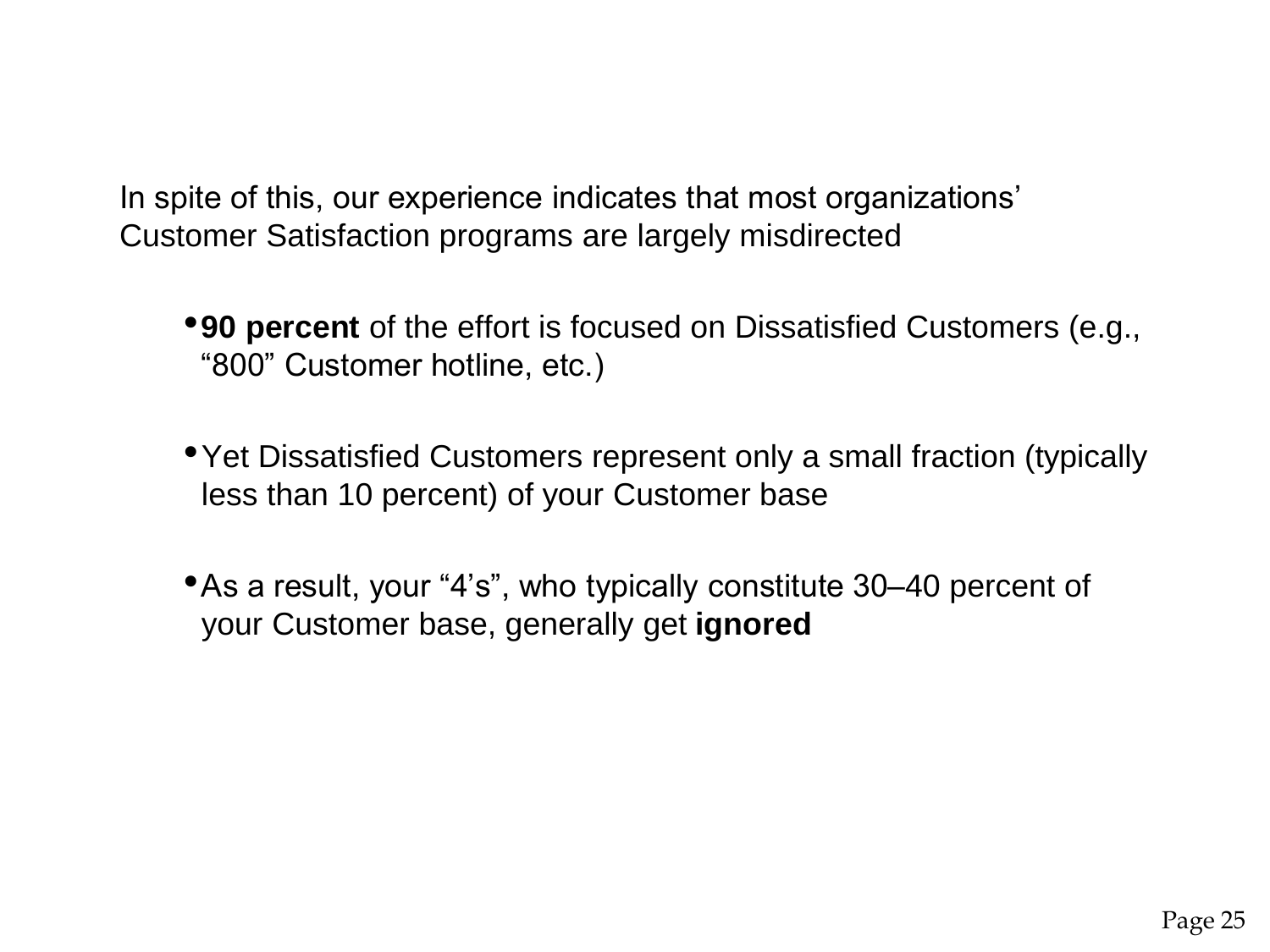We do not mean to imply that organizations should **not** respond to complaining Customers - rather, that complaint response needs to be placed in the proper perspective with resources allocated accordingly

![](_page_25_Figure_1.jpeg)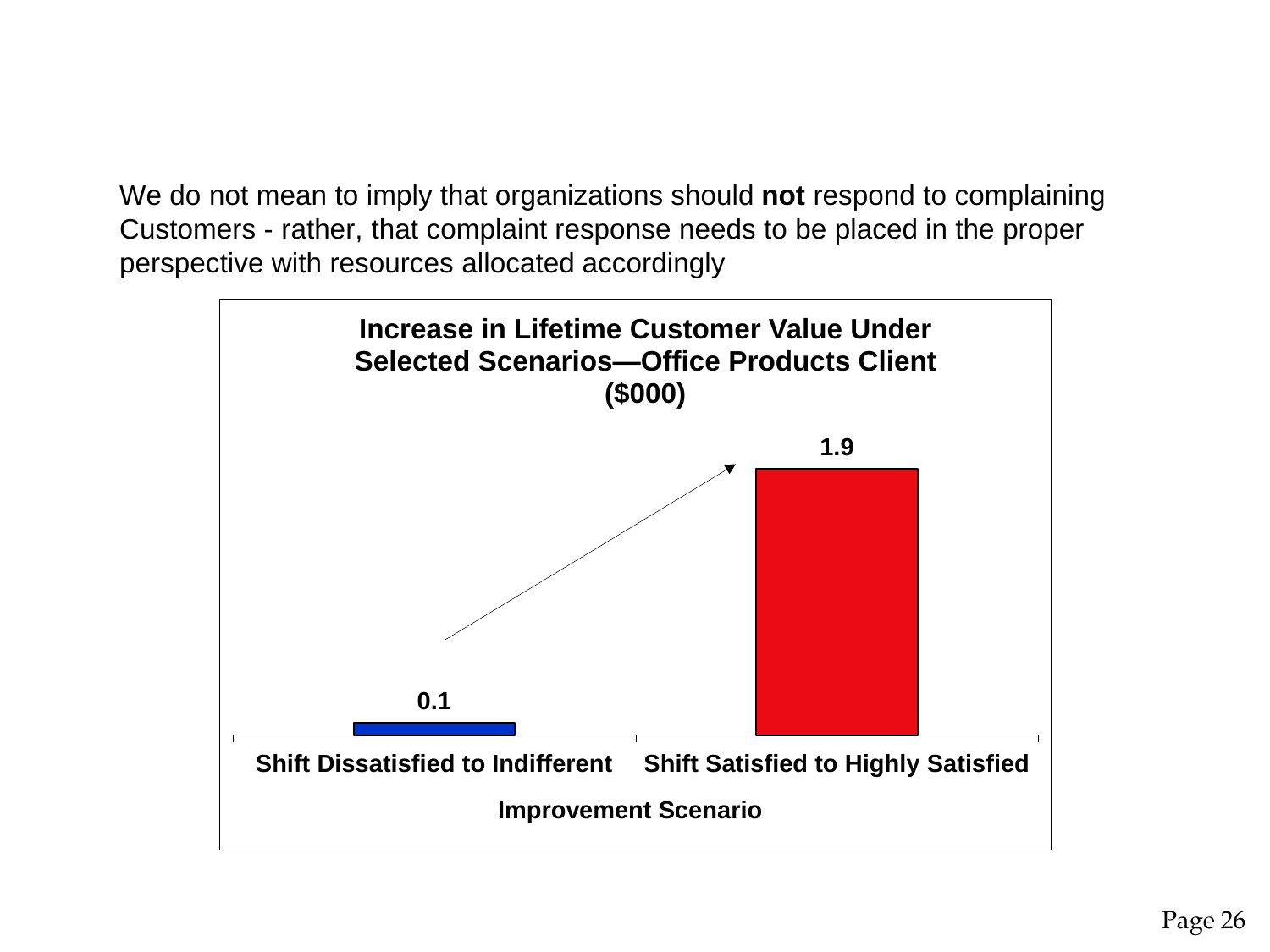#### **Product Necessary But Not Sufficient**

In our experience "product-related" factors typically represent no more than about 25 percent of what is required to create a Highly Satisfied **Customer** 

![](_page_26_Figure_2.jpeg)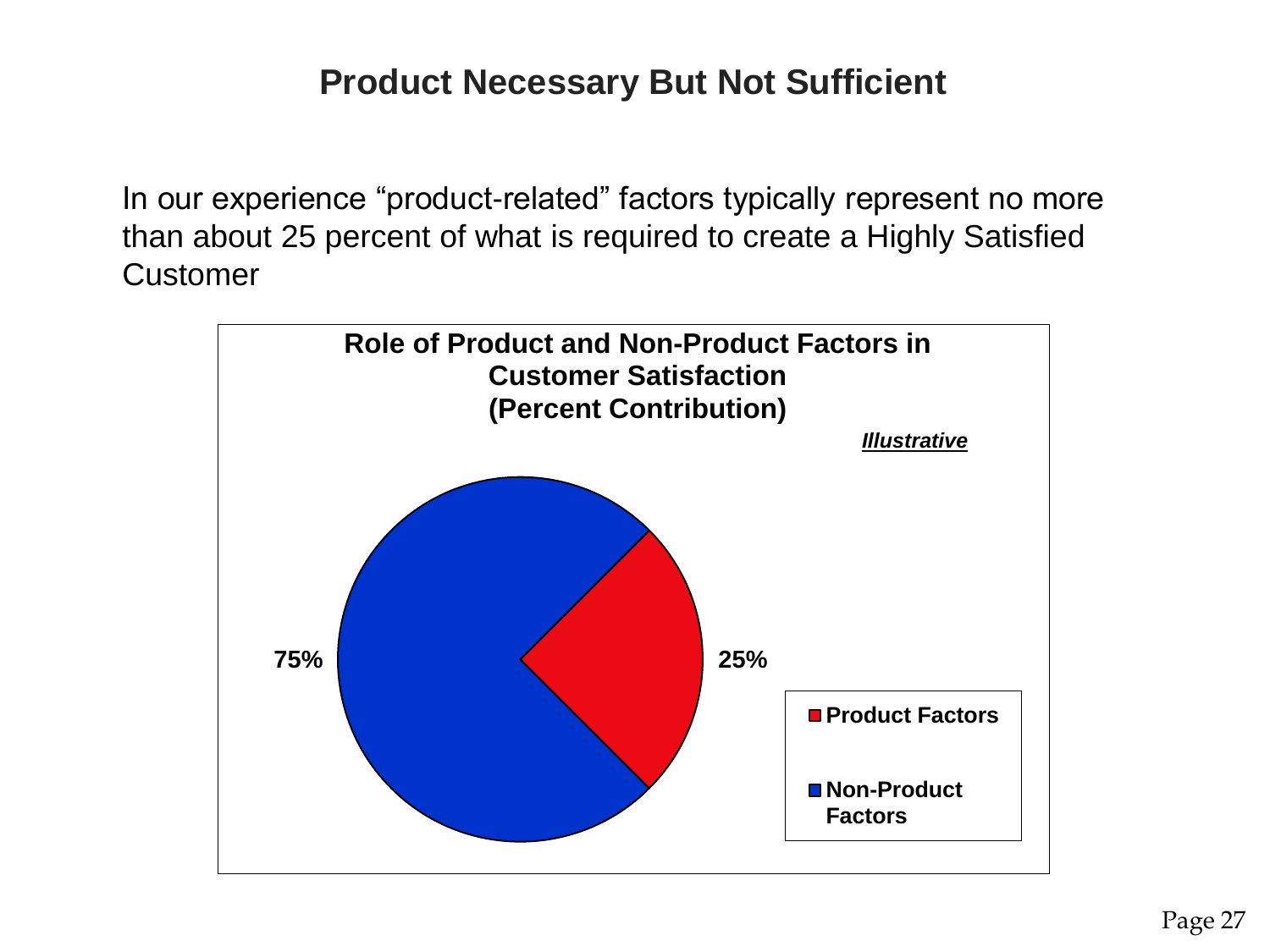We have found that competitive dynamics tend to reduce product (and price) differentials over time, leaving non-product issues as the basis for competition

![](_page_27_Figure_1.jpeg)

**Source: J.D. Power and Associates data**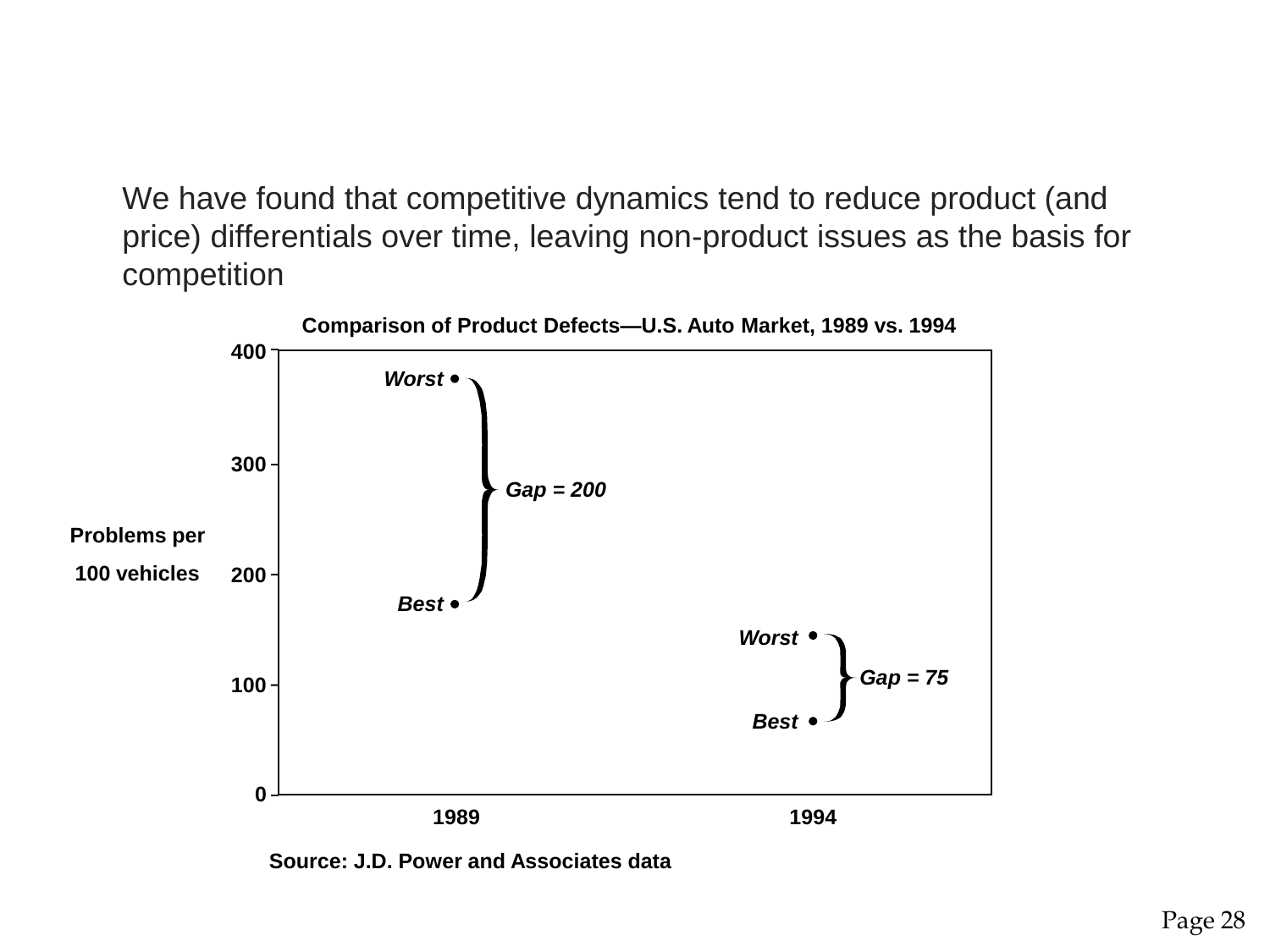Product Quality will move you up the Satisfaction-Loyalty curve, but to get to the top other issues take precedence

![](_page_28_Figure_1.jpeg)

**Key Drivers of Customer Satisfaction**

**Overall Satisfaction**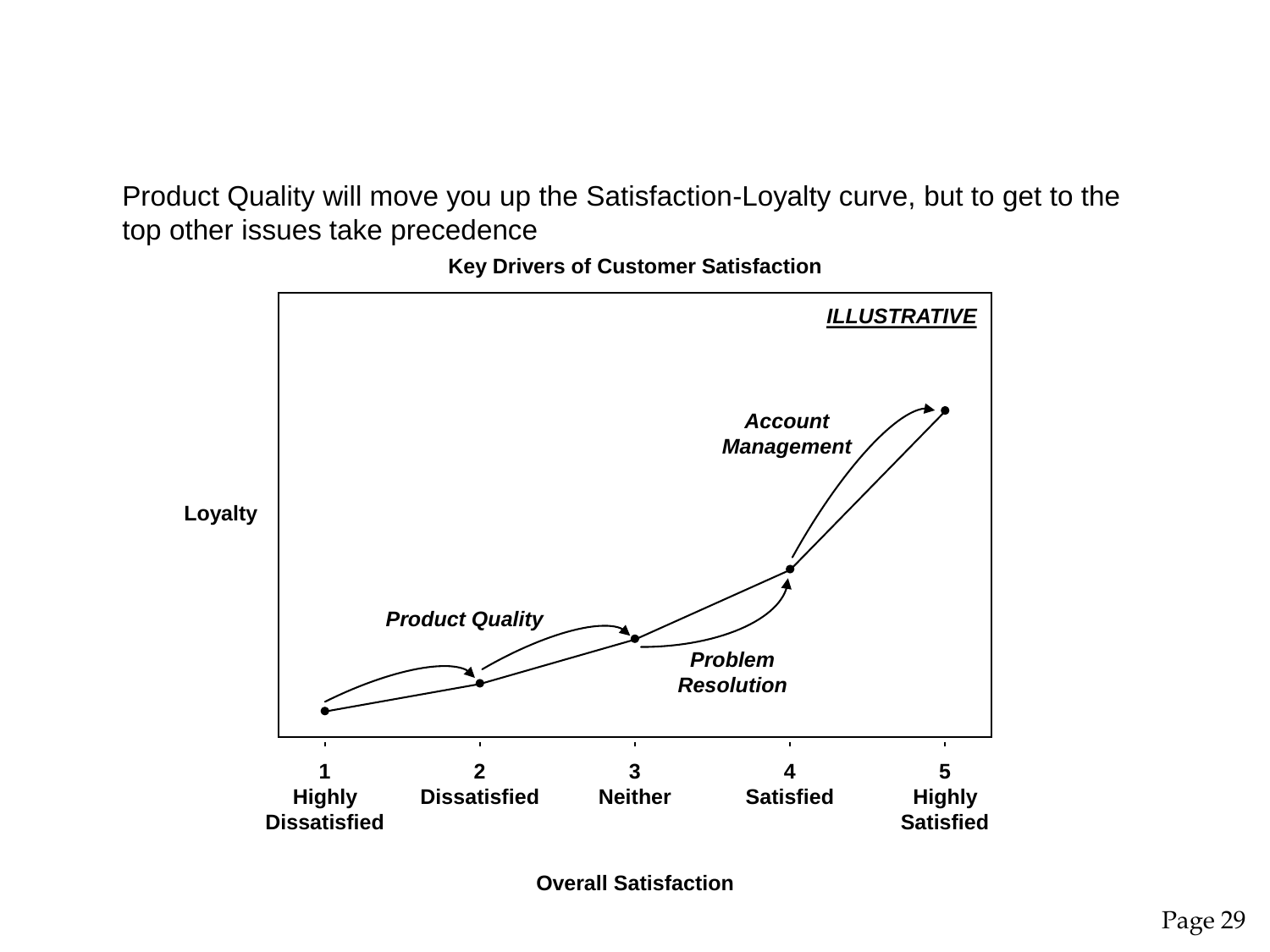Stated somewhat differently:

**Product Quality And Performance Are Necessary, But Not Sufficient, Conditions For Creating A Highly Satisfied Customer**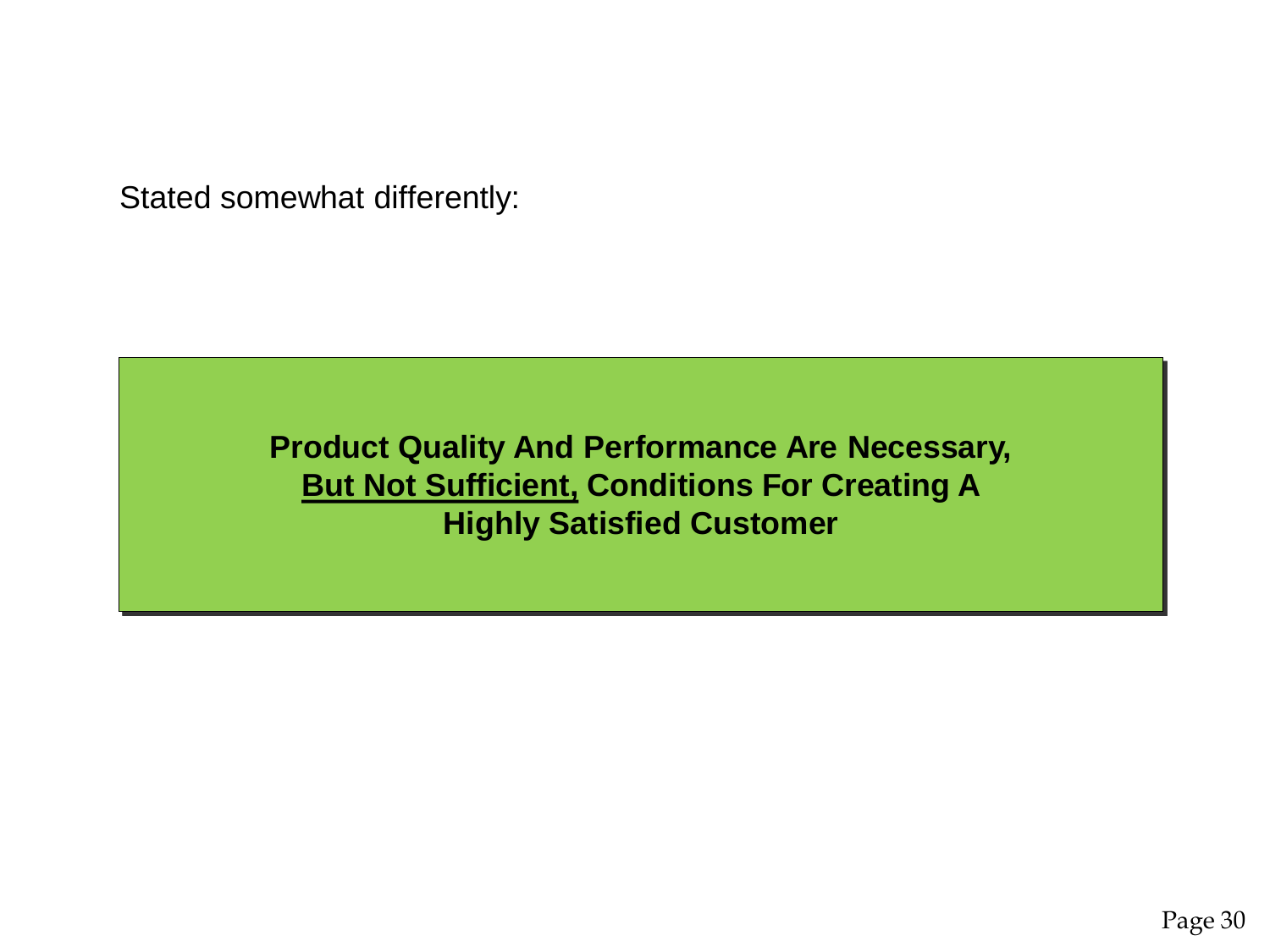#### **Recognize The Importance Of Employees**

In serving the End Customer, a company serves many other intermediate Customers

![](_page_30_Figure_2.jpeg)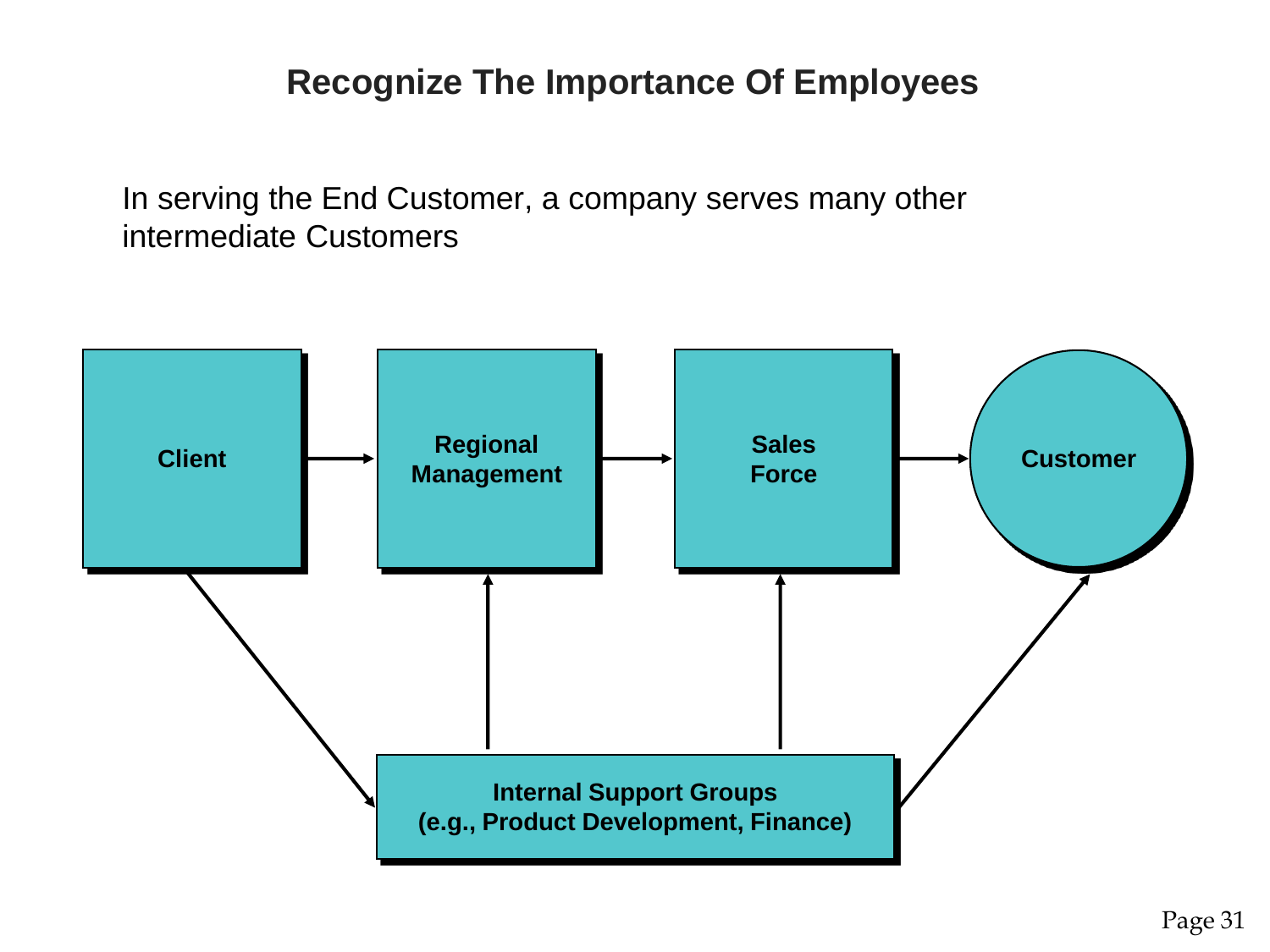As a result, we see a strong relationship between the Satisfaction of key intermediaries and End Customer Satisfaction

![](_page_31_Figure_1.jpeg)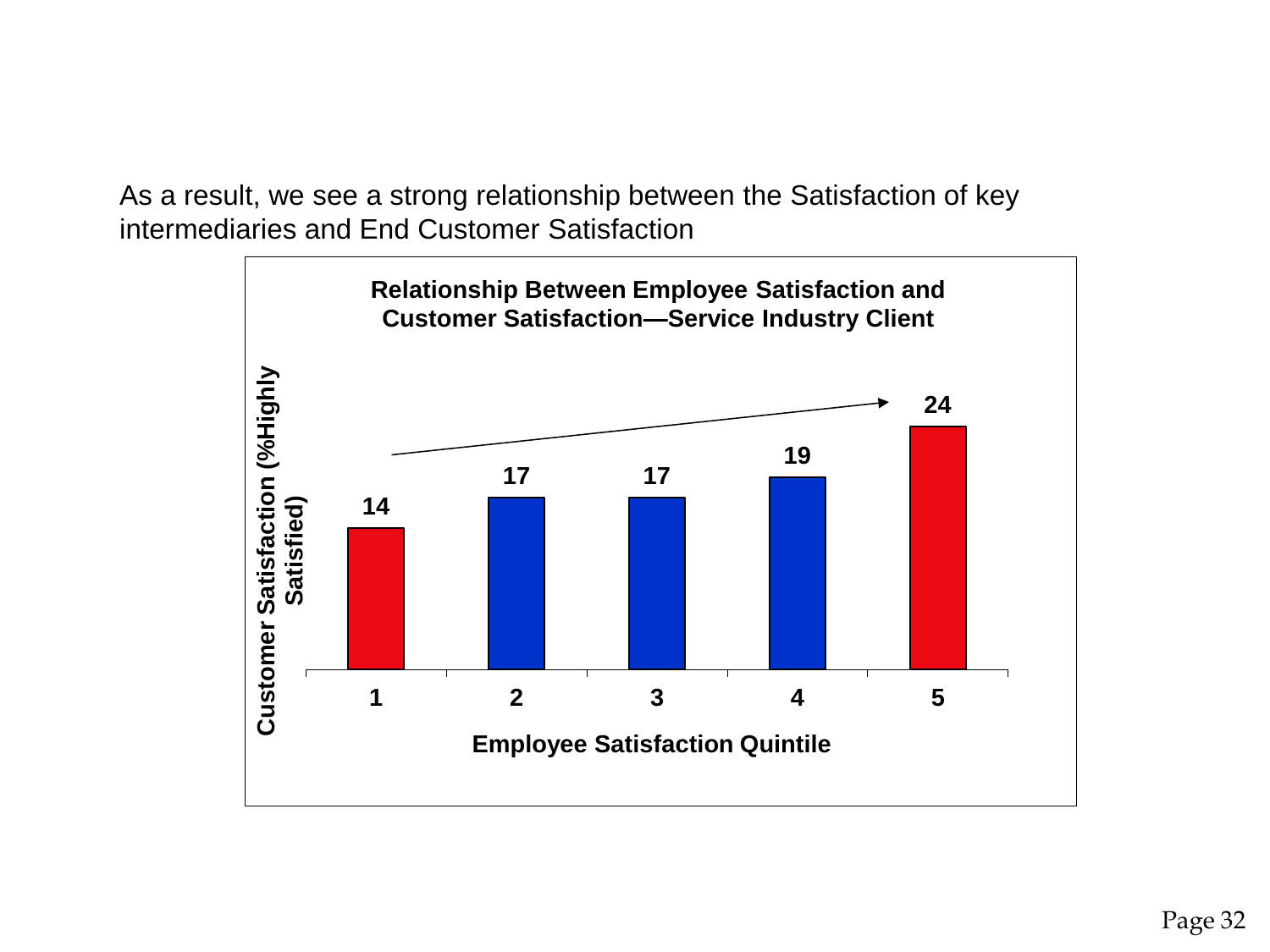As with Customer Satisfaction, we find that only Highly Satisfied Employees and Services Partners are Loyal to you. For a nationally recognized East Coast teaching hospital we found the following loyalty trend among their nursing staff:

![](_page_32_Figure_1.jpeg)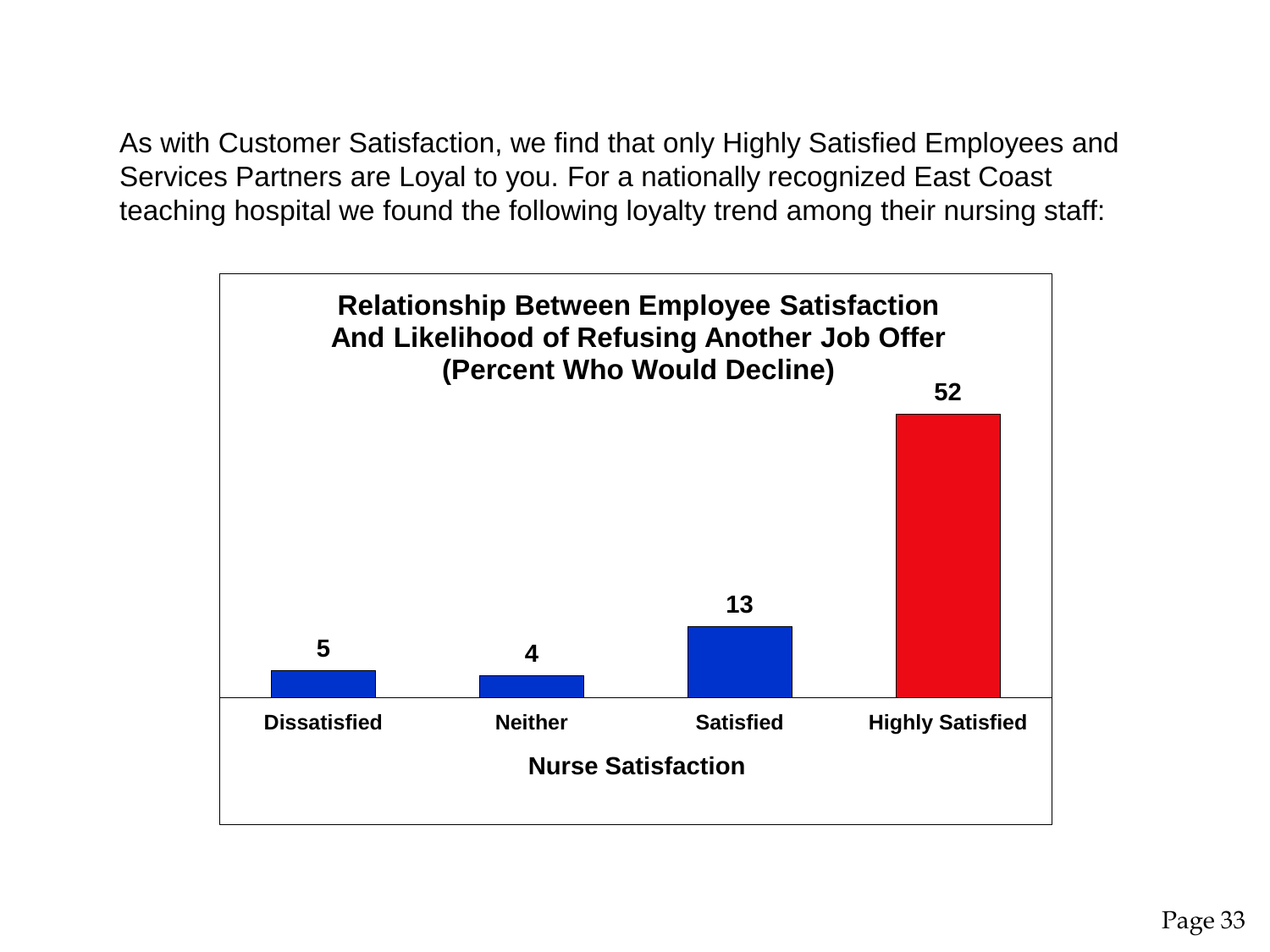The increased stability that results from high levels of Employee Satisfaction provides a number of benefits that result in better service and greater Customer **Satisfaction** 

- Employees become better at their jobs over time (i.e., a "learning by doing" effect)
- Employees develop a better understanding of the needs of their Customers the longer they deal with them
- Teamwork increases the longer Employees work together as a group
- Long-term Employees have a greater knowledge of the resources available at their companies and how to apply them to meet the needs of their **Customers**
- Customers are more willing to ask questions and seek the advice and assistance of Employees they know and trust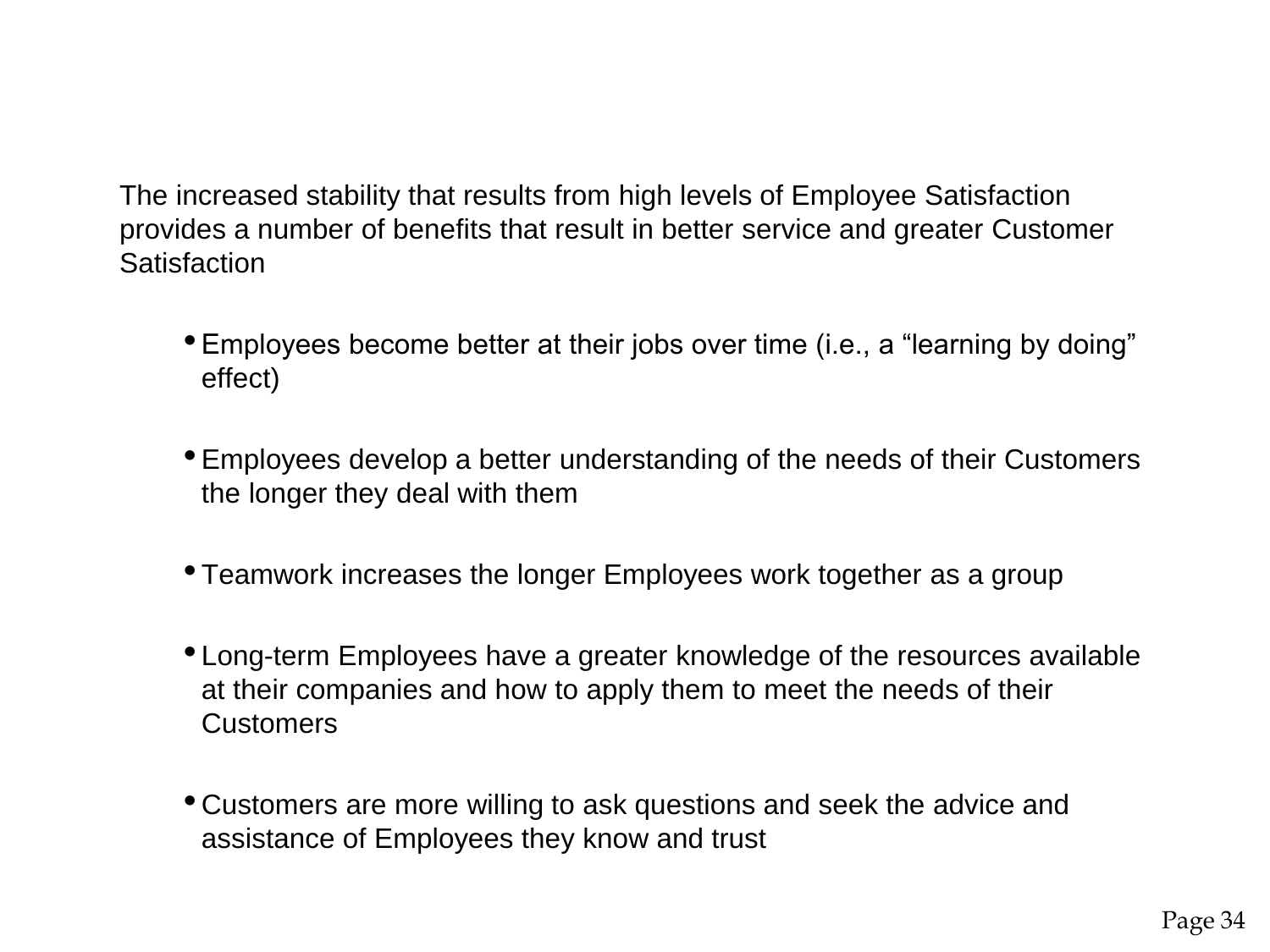We have found in business-to-business situations that maintaining stable relationships between the Customer and the sales representative has a very positive impact on Customer Satisfaction,...

![](_page_34_Figure_1.jpeg)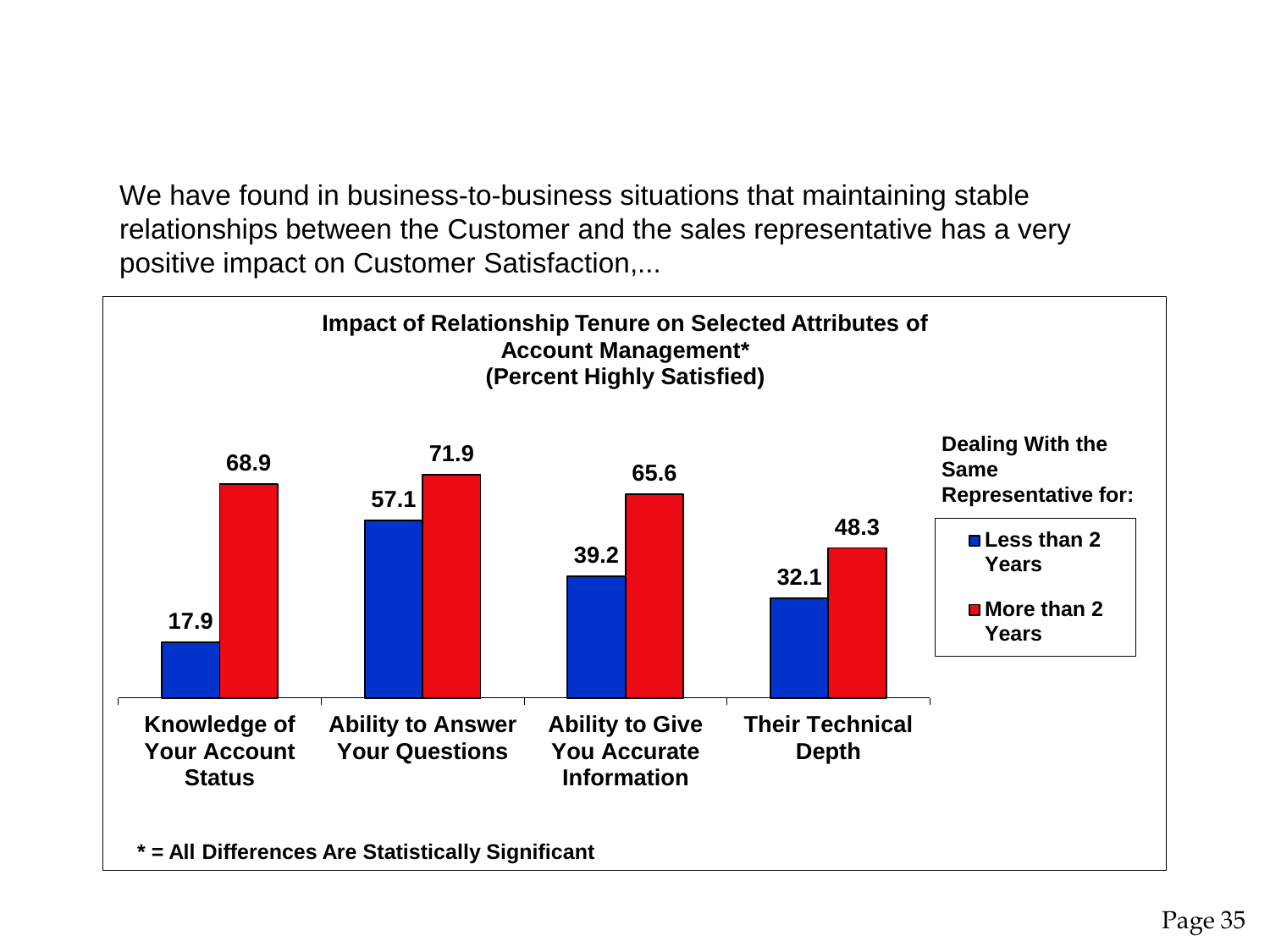… Share of Wallet,…

#### **Impact of Account Manager Tenure and CSR Stability on Share of Wallet (Percent of Annual Purchases from Client XYZ)**

**66.5 55.3 51.9 40.7 Account Manager Tenure (Yrs.) More Than 2 Less Than 2 Do You Typically Deal With The Same CSR? Yes No**

Page 36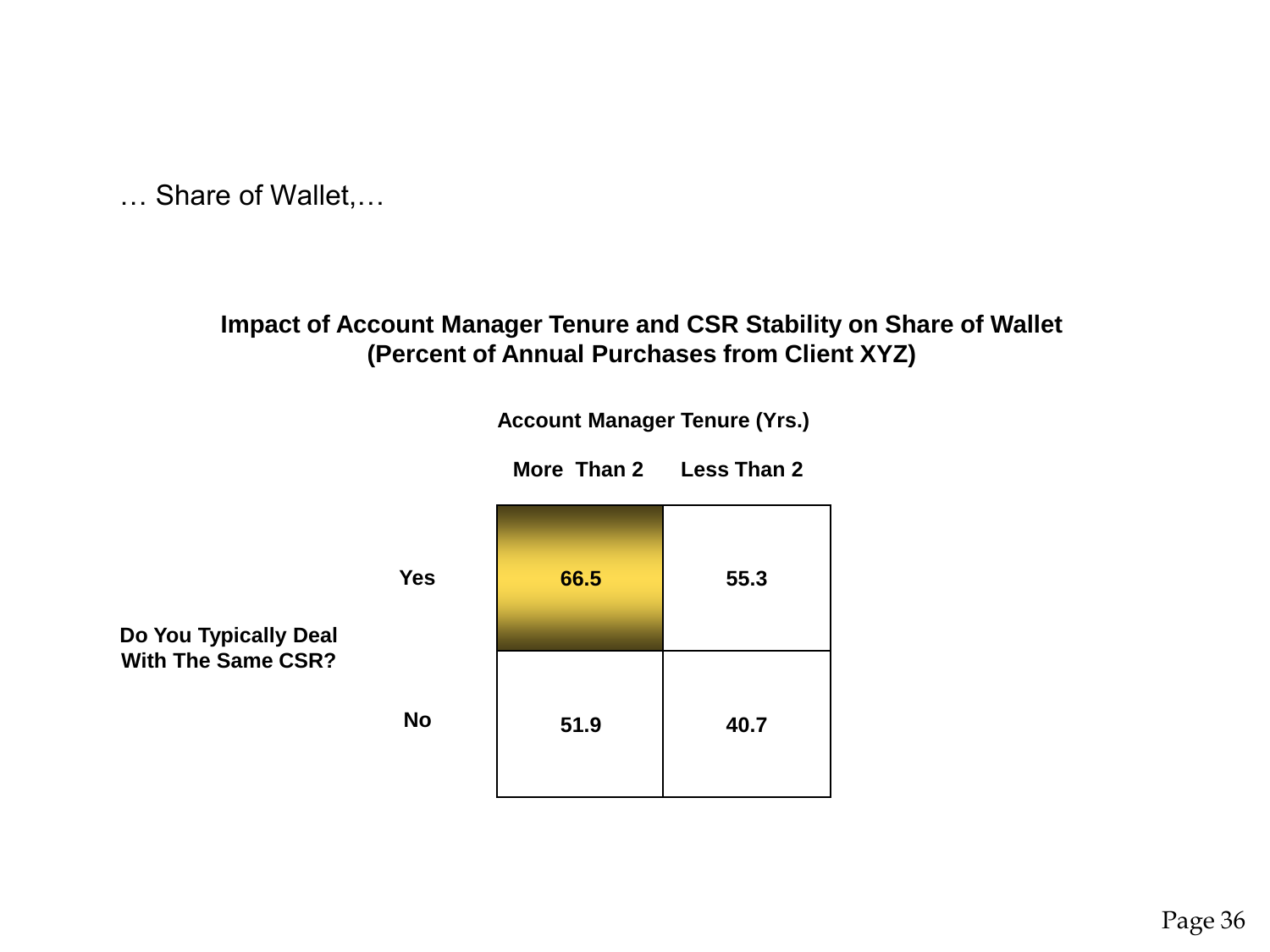… and overall profitability

![](_page_36_Figure_1.jpeg)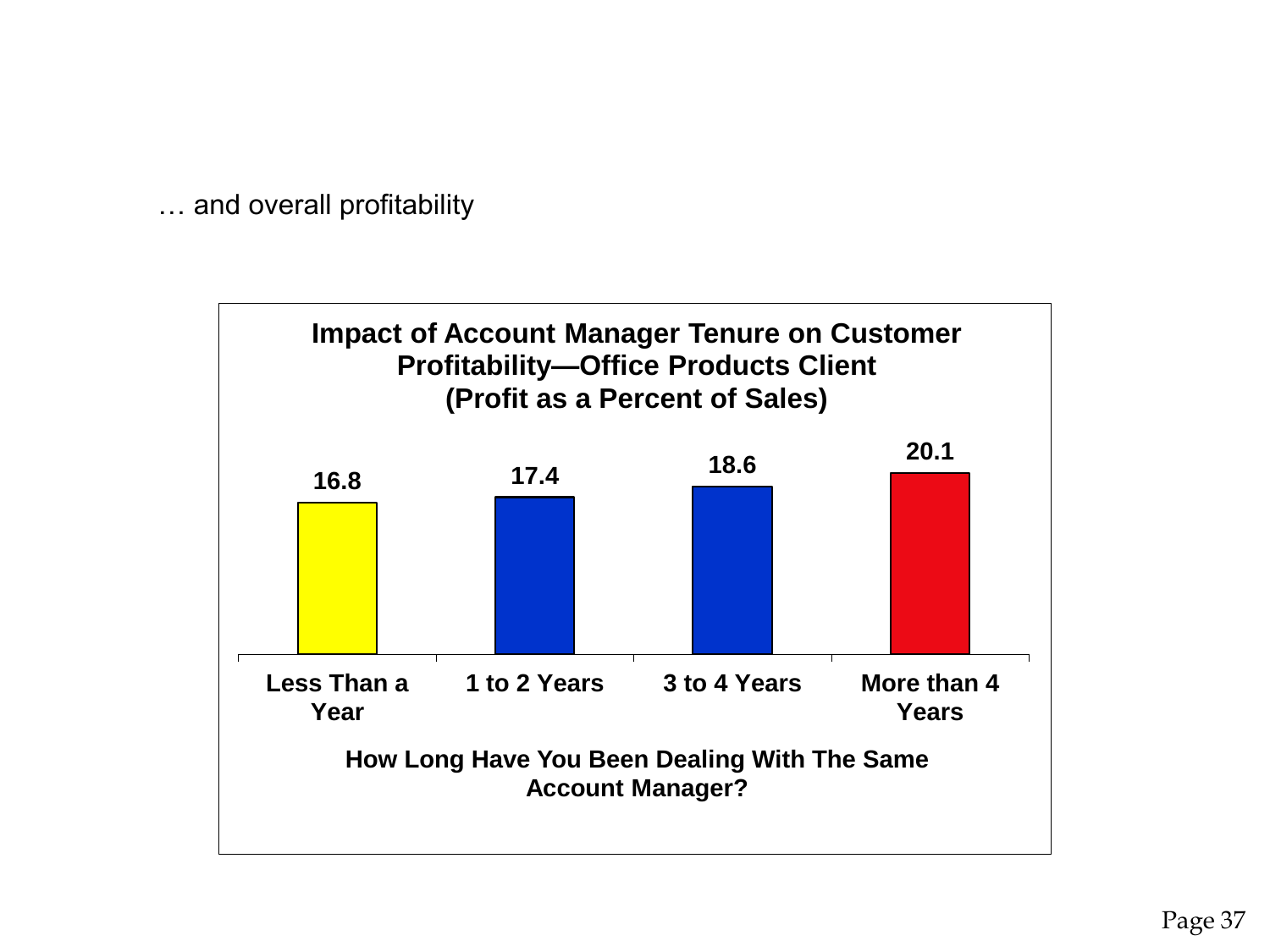## **TWO CONCLUDING COMMENTS**

Superior Customer Satisfaction performance does not **guarantee** financial success, but it does substantially **increase the odds** of achieving it

- For a retail client we defined excellent performance for an individual store as achieving at least a 10 percentage point increase in sales over the prior year (Same-Store-Sales growth)
- We defined poor performance as negative Same-Store-Sales growth
- We then ranked all their stores from highest to lowest in terms of Top-Box Customer Satisfaction and divided these stores into 4 Satisfaction quartiles
- For each quartile we computed the percentage of stores that were excellent performers as well as the percentage that we poor performers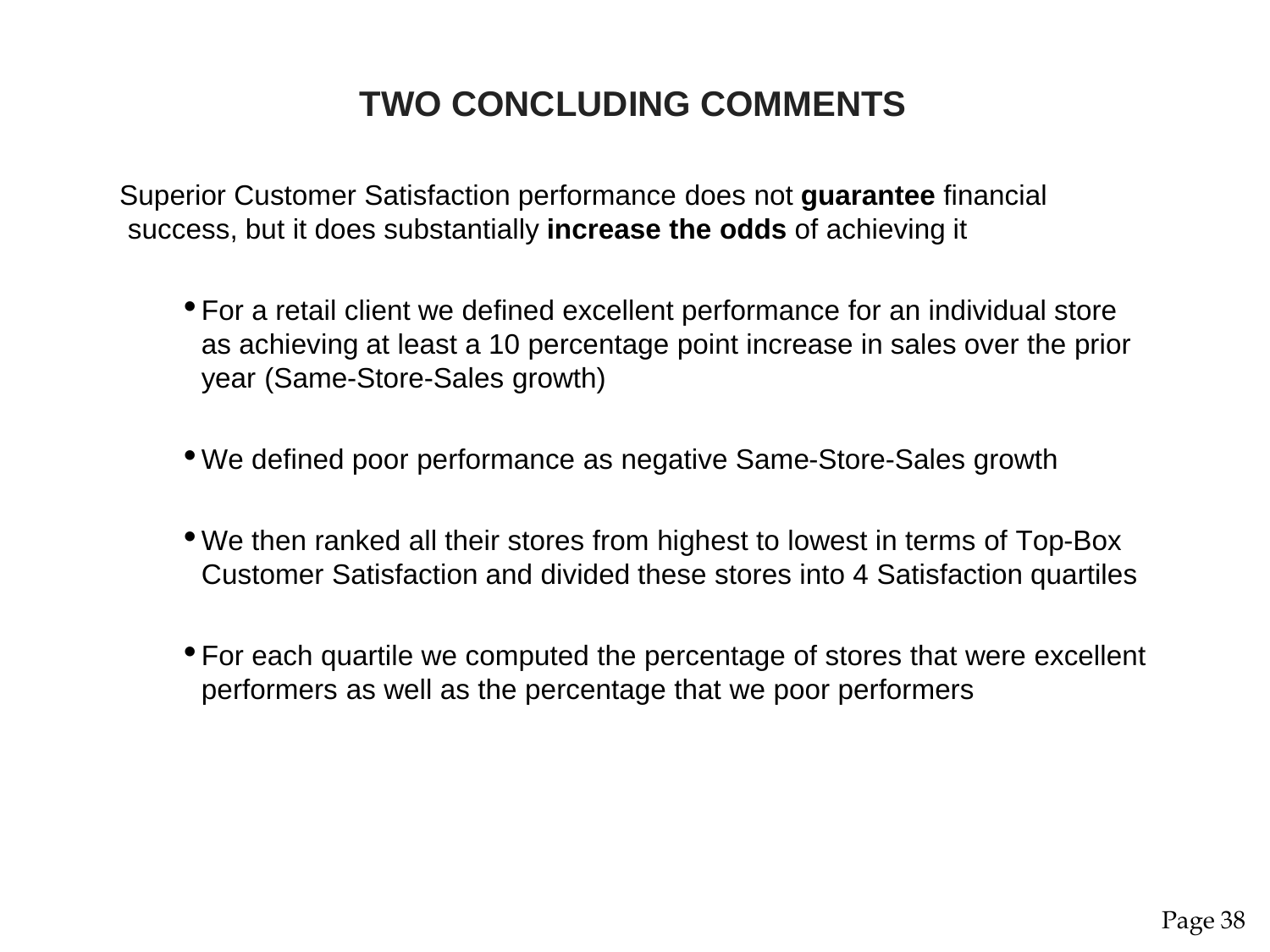Our analysis clearly indicated that excellent Customer Satisfaction performance does not guarantee superb financial performance—rather it maximizes the likelihood of success and minimizes the likelihood of poor results

#### **Financial Performance by Customer Satisfaction Quartile— Retail Client**

| <b>Customer</b><br><b>Satisfaction</b><br><b>Quartile</b> | <b>Same-Store Sales Performance</b><br>(Percent of Stores) |                 | <b>Success/Failure</b><br><b>Ratio</b> |
|-----------------------------------------------------------|------------------------------------------------------------|-----------------|----------------------------------------|
|                                                           | <b>Greater Than 10%</b>                                    | <b>Negative</b> |                                        |
| <b>Top</b>                                                | $28.1\%$                                                   | 13.5%           | 2.08                                   |
| 2                                                         | 19.9%                                                      | 23.2%           | .85                                    |
|                                                           | 12.7%                                                      | 24.3%           | .52                                    |
| <b>Bottom</b>                                             | 11.2%                                                      | 27.6%           | .41                                    |